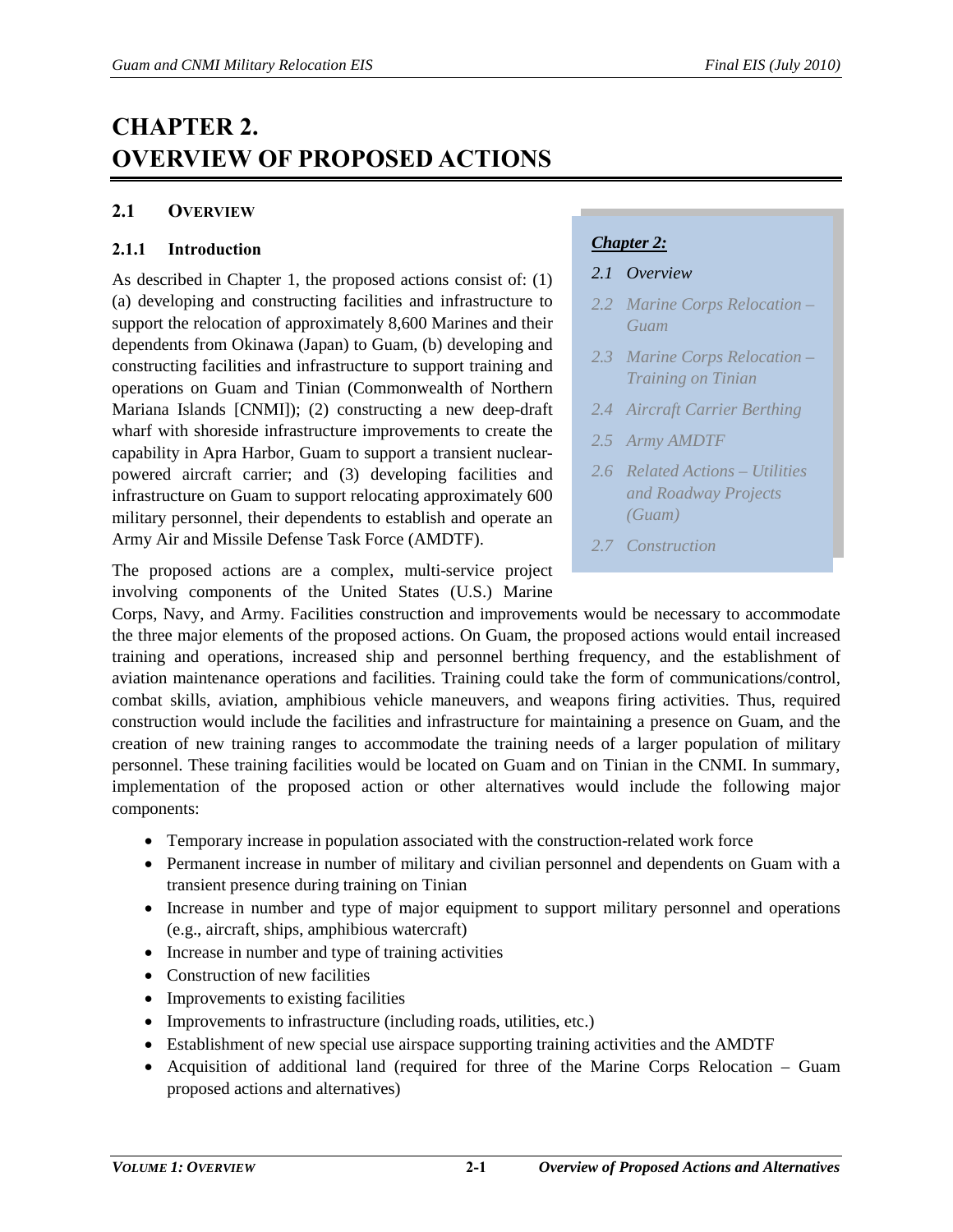## **2.1.2 Proposed Project Locations**

Figure 2.1-1 shows an overview of proposed action project locations on Department of Defense (DoD) land on Guam. The figure outlines project locations at Finegayan, Apra Harbor Naval Complex, Naval Munitions Site (NMS), Air Force Barrigada, Andersen Air Force Base (AFB), Andersen South, and Navy Barrigada. Non-DoD land potentially involved with the proposed action includes the former Federal Aviation Administration (FAA) parcel, the Harmon Area, and the Route 15 Area. Figure 2.1-2 shows an overview of the proposed action project locations on non-DoD lands.

## **2.1.3 Proposed Personnel Changes**

Even though Guam currently hosts a significant permanent Navy and Air Force population, the proposed actions would increase the population by approximately an additional 8,600 Marine Corps and 630 Army personnel, and their combined 9,950 dependents, on Guam (Table 2.1-1). The proposed action for the Marine Corps relocation includes personnel from the units being relocated and the associated base support personnel that must also be present at an installation to support the military mission. The Navy's proposed action does not require any additional permanent support personnel. The visiting (transient) population would increase due to the Marine Corps relocation (2,000 personnel). The Navy's transient population would increase due to the Navy's transient berthing of the aircraft carrier during the proposed 63 visitdays per year. An aircraft carrier is usually accompanied by supply and combatant escort ships. Collectively, the aircraft carrier and accompanying ships are referred to as a carrier strike group (CSG) and would have 7,222 transient personnel. Navy personnel (both military and civilian) would be housed on their ships or, on occasion, in existing facilities. Table 2.1-1 portrays the maximum potential loading due to permanent and transient personnel. However, given the transient cycle of both the Navy and the Marine Corps, the projected average daily loading is 2,178, much less than the potential total transient loading for both services (9,222 personnel).

| Service                                | Permanent<br><b>Military</b><br>Personnel | Dependents | Transient<br>Military<br>Personnel | DoD Civilian<br>Workforce<br>(from off<br><i>island</i> ) | <b>Subtotals by Service</b>                                      |
|----------------------------------------|-------------------------------------------|------------|------------------------------------|-----------------------------------------------------------|------------------------------------------------------------------|
| <b>Marines</b>                         | 8,552                                     | 9,000      | 2,000                              | 1.710                                                     | 21,262                                                           |
| Navy*                                  | $\Omega$                                  | $\Omega$   | $7,222*$                           | $\Omega$                                                  | $7.222*$                                                         |
| Army                                   | 630                                       | 950        | $\theta$                           | 126                                                       | 1.706                                                            |
| Subtotals by<br><b>Population Type</b> | 9,182                                     | 9,950      | $9,222*$                           | 1,836                                                     | <b>Total Proposed</b><br><b>Action Population =</b><br>$30,190*$ |

| Table 2.1-1. Summary of Direct Military Population Changes on Guam |  |  |  |
|--------------------------------------------------------------------|--|--|--|
|                                                                    |  |  |  |

*Note*: \* = Up to 7,222 personnel on the aircraft carrier with its CSG could be in port at a given time, currently planned for a cumulative total of up to 63 visit days per year with an anticipated length of 21 days or less per visit. Marine Corps vessels would be berthed at Apra Harbor when in port. These vessels could include up to 6,213 personnel. However, this group would not be in port at the same time as the CSG, so the larger of the two personnel numbers is used in this table for conservative analysis purposes.

*Source:* Navy 2006.

Uniformed military personnel would be supported by civilian personnel some of whom would likely be newly relocated to Guam and some would be current Guam residents. For purposes of this analysis it was assumed that of the DoD civilian workforce: 75% would be coming from off island and 25% would be current Guam residents. It is also assumed that 25% would live on base (because they are military dependents) and 75% would live off base.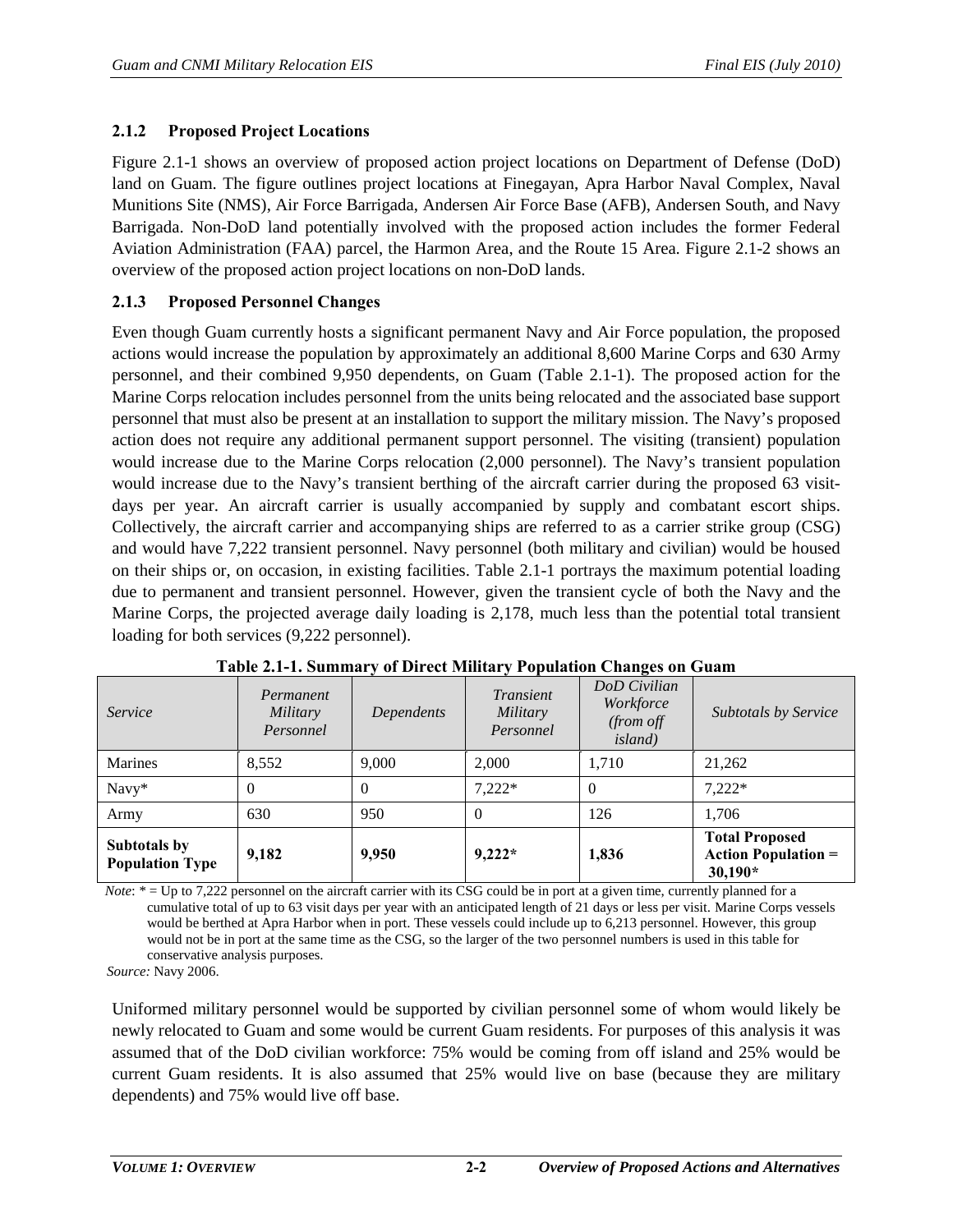| Finegayan (NCTS and South)                   | Figure 2.1-1 Overview of Projects on Guam (DoD Lands)                                                                                                 |                           |                                           |
|----------------------------------------------|-------------------------------------------------------------------------------------------------------------------------------------------------------|---------------------------|-------------------------------------------|
| Vol. 2; Vol. 5; Vol. 6                       | respective volume(s) of EIS for detailed descriptions; volume and section<br>*Note: Specific locations & configurations vary by alternative. Refer to |                           |                                           |
| Main Cantonment                              | numbers are included for each area                                                                                                                    |                           | Andersen AFB NWF                          |
| (includes quality of life facilities, family |                                                                                                                                                       |                           | Vol. 2; Vol. 5                            |
| housing)                                     |                                                                                                                                                       |                           | Aviation Landing Practice (training)      |
| Small Arms Firing Range (improve/expand      |                                                                                                                                                       |                           | Army AMDTF Weapons Emplacement            |
| existing)                                    |                                                                                                                                                       | Pati<br>Point             | Sites                                     |
| Army AMDTF Facilities                        | Philippine<br>Sea                                                                                                                                     |                           | <b>Andersen AFB</b>                       |
| Utilities: Power (Potts Junction), Potable   |                                                                                                                                                       | $\frac{1}{2}$             | Vol. 2; Vol. 5; Vol. 6                    |
| Water, Wastewater                            | Oka                                                                                                                                                   | Tainor                    | Airfield Operations (North Ramp)          |
| Naval Base Guam                              |                                                                                                                                                       | Pagat<br>Pount            | Air Embarkation-Joint with Air Force      |
| Vol. 2; Vol. 4; Vol. 6                       |                                                                                                                                                       |                           | (South Ramp)                              |
| Wharf Improvements/Waterfront Embarkation    |                                                                                                                                                       |                           | North Gate                                |
| LCAC/AAV Laydown                             |                                                                                                                                                       |                           | New Munitions Storage                     |
| Military Working Dog Kennel Relocation       |                                                                                                                                                       |                           | Aviation Landing Practice                 |
| Apra Medical/Dental Clinic                   |                                                                                                                                                       | Pacific<br>Ocean          | FACSFAC (Navy)                            |
| USCG Relocation (minus Headquarters)         |                                                                                                                                                       |                           | Army AMDTF Ammunition Storage             |
| Aviation Training                            | Facpa<br>Point                                                                                                                                        |                           | Utilities: Water, Wastewater, Solid Waste |
| Aircraft Carrier Wharf and Fairway           |                                                                                                                                                       |                           |                                           |
| Utilities: Solid Waste                       |                                                                                                                                                       |                           | <b>Andersen South</b>                     |
| <b>Naval Munitions Site</b>                  |                                                                                                                                                       |                           | Vol. 2; Vol. 6                            |
| Vol. 2; Vol. 6                               | Aga<br>Point<br>Cocos<br>Island                                                                                                                       |                           | Non-firing Training (urban combat,        |
| New Munitions Storage                        |                                                                                                                                                       |                           | driver/convoy)                            |
| Company-level Maneuver Training              | Air Force Barrigada                                                                                                                                   | Navy Barrigada            | Firing Range Complex                      |
| (new access road)                            | Vol. 2; Vol. 5                                                                                                                                        | Vol. 2; Vol. 5            | Aviation Training                         |
| <b>Aviation Training</b>                     | Main Cantonment (housing)                                                                                                                             | Main Cantonment (housing) | Utilities: Water                          |
| Utilities: Solid Waste                       | Army AMDTF Facilities                                                                                                                                 | Army AMDTF Facilities     |                                           |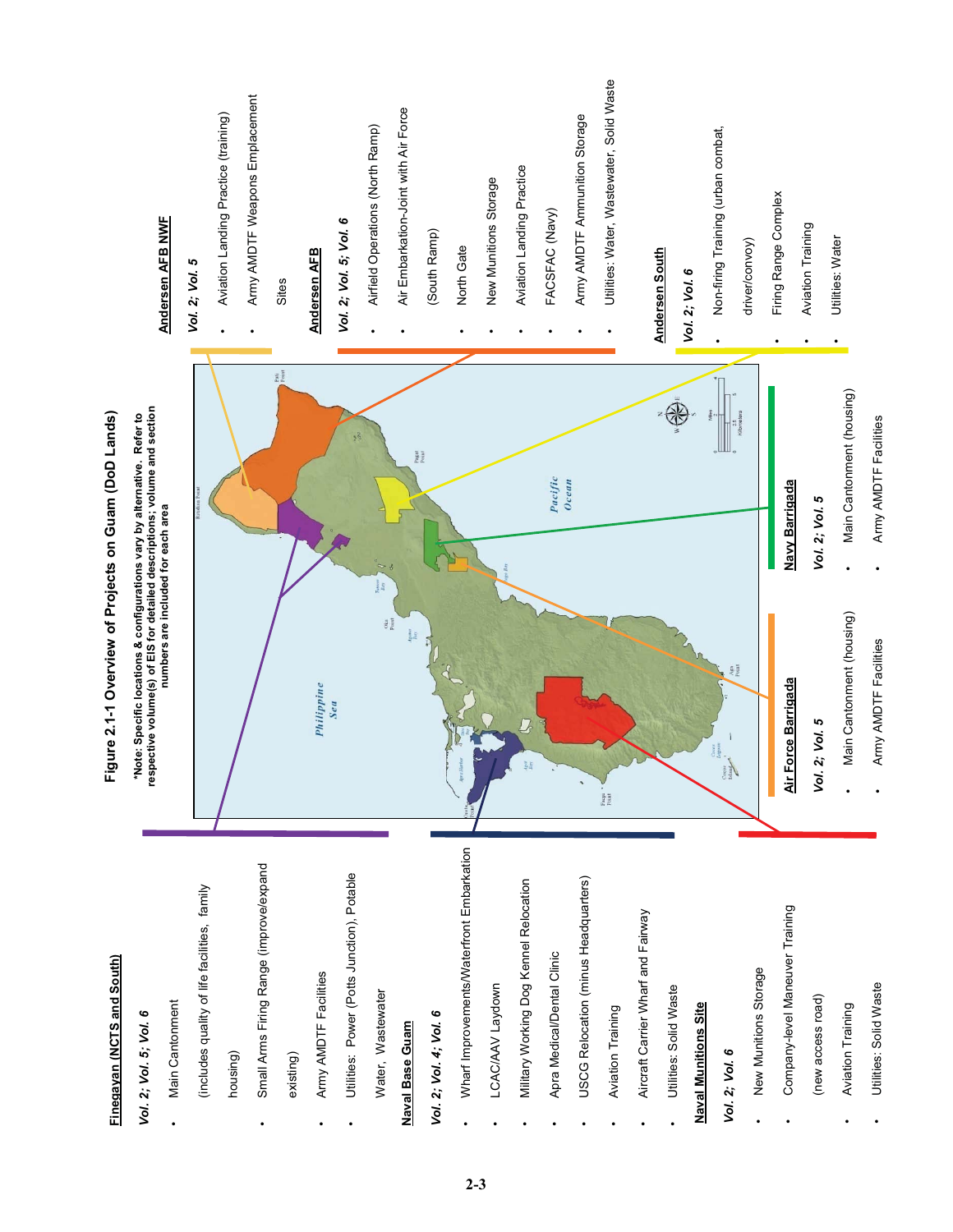

**2-4**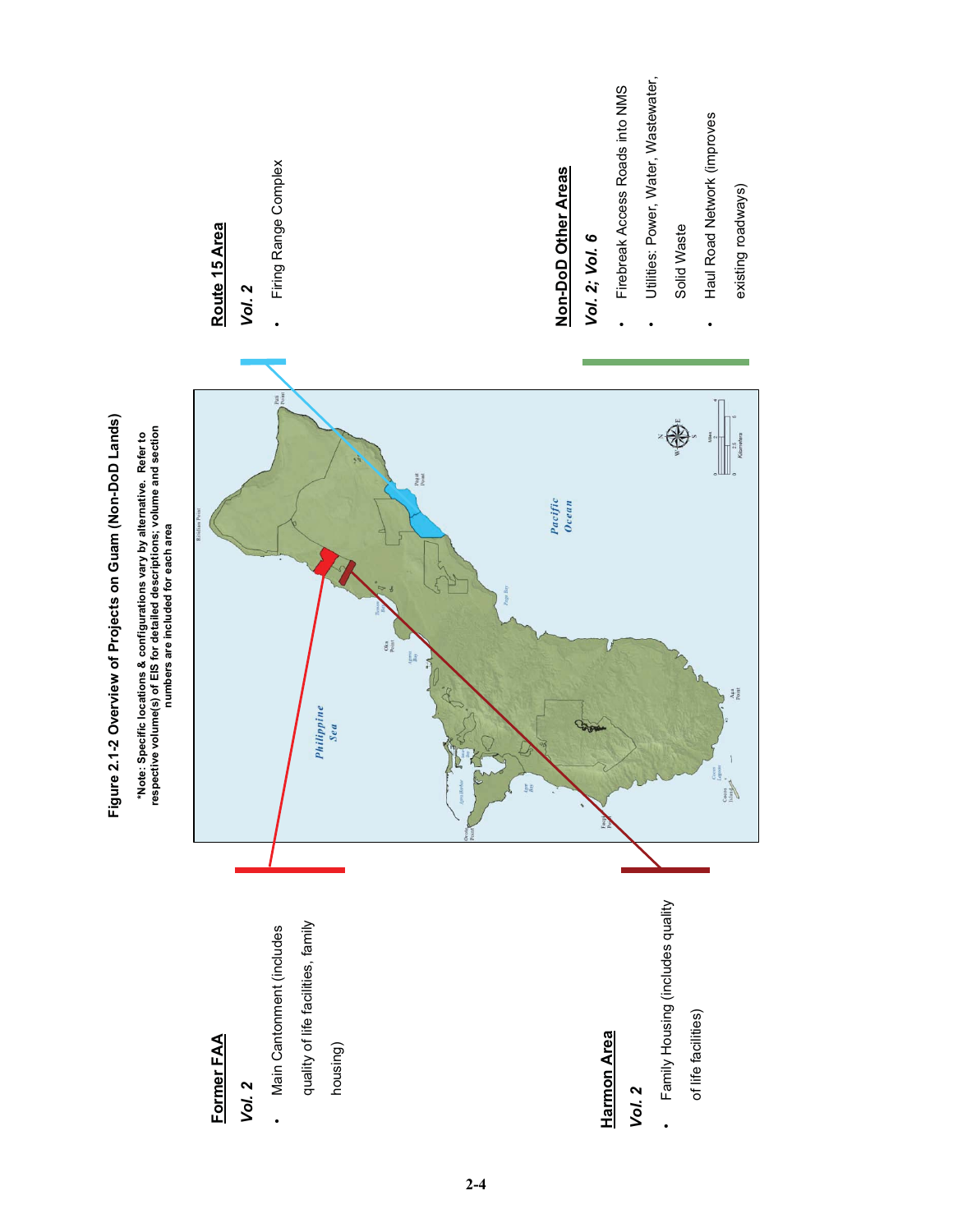Table 2.1-2 presents the estimated annual population increase from off-island that would result from the proposed actions. The population numbers are larger than the numbers presented in Table 2.1-1 because they additionally include: (1) the dependents of off-island DoD Civilian workforce and; (2) the off-island population increase related to indirect and induced jobs. The estimates were derived as follows:

- The estimated numbers of active duty military, their dependents, and civilian military workers associated with the proposed action were provided by DoD and were based on the characteristics of personnel at other military installations.
- The estimated number of off-island construction workers who would be working on DoD projects was based on planned construction spending and a conversion factor (gathered from sources familiar with Guam construction projects) that translates construction spending into an estimated number of construction workers.
- The estimated number of indirect and induced full time equivalent (FTE) workers was generated using an economic model of the employment that would result from project-related expenditures in the Guam economy for military construction and base operations.
- Estimates of the number of dependents for construction workers, indirect and induced workers, and civilian military workers were based on data from the U.S Census and sources familiar with Guam construction projects.

Project-related construction work is expected to begin in 2010 and reach its peak in 2014. It is also assumed in this analysis that most of the Marines and their families would arrive on Guam in 2014. Since the peak in construction activities and expenditures would coincide with the arrival of Marines and their families, 2014 represents the peak year for population increase. At this peak, the total increase in Guam residents from off-island would be an estimated 79,178 people.

After the 2014 peak, project-related construction expenditures and the associated influx of construction workers would decline rapidly because 2014 is the last year that any new construction begins. By the time construction is completed and military operational spending reaches a steady state, the off-island population increase is projected to level off to an estimated 33,608 persons, approximately 58% below the peak level.

Approximately 1 week per month, 200 to 400 Marine personnel would travel to Tinian to train at the proposed ranges.

# **2.1.4 Organization of the Remaining Chapter**

The following sections provide an overview of the proposed actions. The following lists the sections, along with the appropriate Volume of the Environmental Impact Statement (EIS) that contains detailed descriptions of the proposed action and alternatives:

- Section 2.2 Marine Corps Relocation Guam (see Volume 2 for details)
- Section 2.3 Marine Corps Relocation Training on Tinian (see Volume 3 for details)
- Section 2.4 Aircraft Carrier Berthing (see Volume 4 for details)
- Section 2.5 Army AMDTF (see Volume 5 for details)
- Section 2.6 Related Actions Utilities and Roadway Projects (see Volume 6 for details)
- Section 2.7 Construction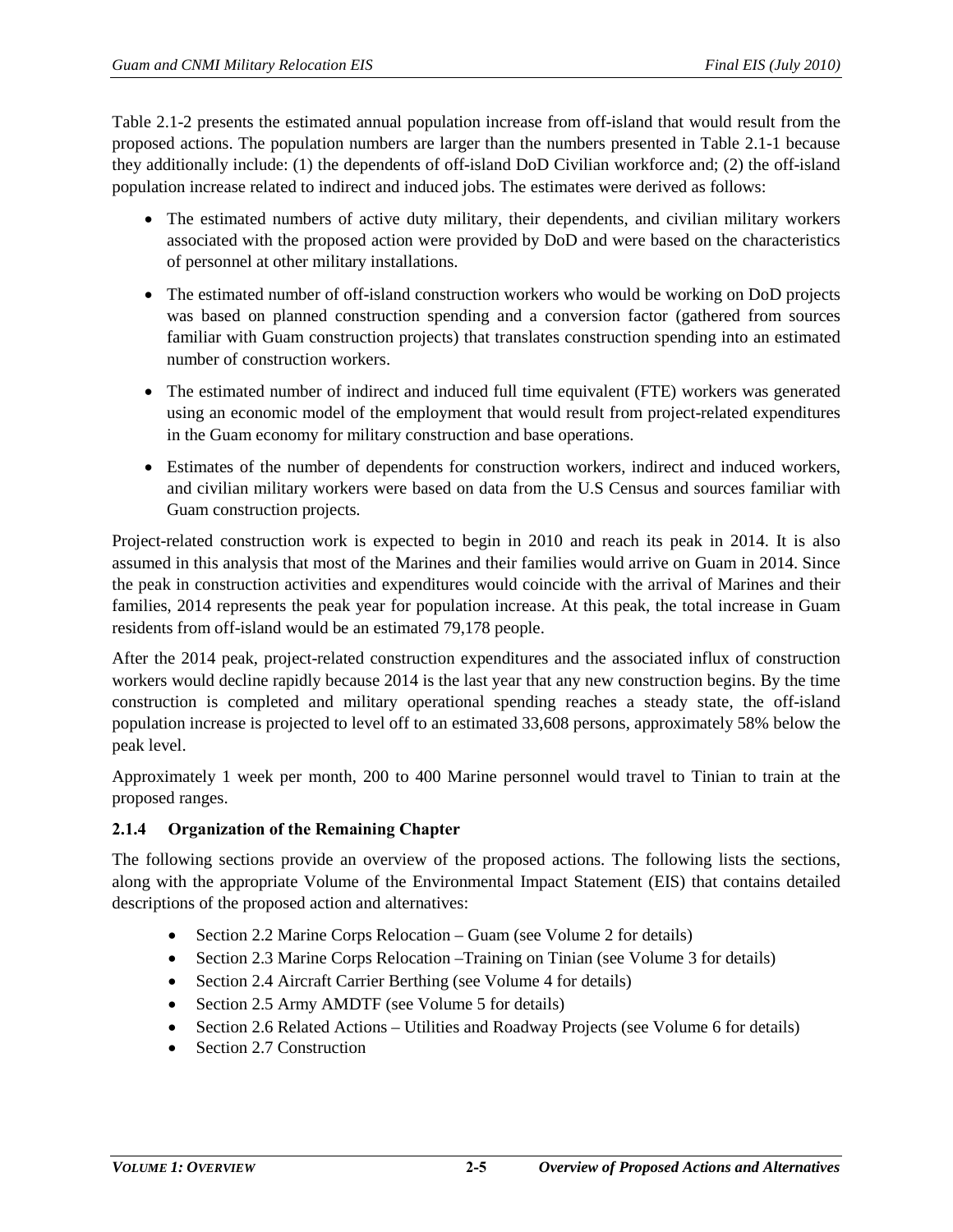|                                                                                 | 2010             | 2011             | 2012             | 2013                                   | 2014           | 2015             | 2016             | 2017             | 2018             | 2019             | 2020             |
|---------------------------------------------------------------------------------|------------------|------------------|------------------|----------------------------------------|----------------|------------------|------------------|------------------|------------------|------------------|------------------|
| Direct DoD Population <sup>1</sup>                                              |                  |                  |                  |                                        |                |                  |                  |                  |                  |                  |                  |
| <b>Active Duty Marine</b><br>Corps                                              | 510              | 1,570            | 1,570            | 1,570                                  | 10,552         | 10,552           | 10,552           | 10,552           | 10,552           | 10,552           | 10,552           |
| Marine Corps<br>Dependents                                                      | 537              | 1,231            | 1,231            | 1,231                                  | 9,000          | 9,000            | 9,000            | 9,000            | 9,000            | 9,000            | 9,000            |
| Active Duty Navy <sup>2</sup>                                                   | $\boldsymbol{0}$ | $\boldsymbol{0}$ | $\mathbf{0}$     | $\boldsymbol{0}$                       | $\mathbf{0}$   | $\boldsymbol{0}$ | $\boldsymbol{0}$ | $\boldsymbol{0}$ | $\overline{0}$   | $\mathbf{0}$     | $\boldsymbol{0}$ |
| <b>Navy Dependents</b>                                                          | $\boldsymbol{0}$ | $\boldsymbol{0}$ | $\boldsymbol{0}$ | $\boldsymbol{0}$                       | $\mathbf{0}$   | $\overline{0}$   | $\mathbf{0}$     | $\boldsymbol{0}$ | $\overline{0}$   | $\boldsymbol{0}$ | $\overline{0}$   |
| <b>Active Duty Army</b>                                                         | $\mathbf{0}$     | 50               | 50               | 50                                     | 50             | 630              | 630              | 630              | 630              | 630              | 630              |
| <b>Army Dependents</b>                                                          | $\mathbf{0}$     | $\mathbf{0}$     | $\overline{0}$   | $\boldsymbol{0}$                       | $\overline{0}$ | 950              | 950              | 950              | 950              | 950              | 950              |
| Civilian Military<br>Workers                                                    | 102              | 244              | 244              | 244                                    | 1,720          | 1,836            | 1,836            | 1,836            | 1,836            | 1,836            | 1,836            |
| Civilian Military<br><b>Worker Dependents</b>                                   | 97               | 232              | 232              | 232                                    | 1,634          | 1,745            | 1,745            | 1,745            | 1,745            | 1,745            | 1,745            |
| Off-Island<br><b>Construction Workers</b><br>(DoD Projects) <sup>3</sup>        | 3,238            | 8,202            | 14,217           | 17,834                                 | 18,374         | 12,140           | 3,785            | $\mathbf{0}$     | $\boldsymbol{0}$ | $\boldsymbol{0}$ | $\mathbf{0}$     |
| Dependents of Off-<br><b>Island Construction</b><br>Workers (DoD<br>Projects)   | 1,162            | 2,583            | 3,800            | 3,964                                  | 4,721          | 2,832            | 1,047            | $\mathbf{0}$     | $\boldsymbol{0}$ | $\boldsymbol{0}$ | $\mathbf{0}$     |
| <b>Direct DoD Subtotal</b>                                                      | 5,646            | 14,112           | 21,344           | 25,125                                 | 46,052         | 39,685           | 29,545           | 24,713           | 24,713           | 24,713           | 24,713           |
|                                                                                 |                  |                  |                  | <b>Indirect and Induced Population</b> |                |                  |                  |                  |                  |                  |                  |
| Off-Island Workers for<br>Indirect/Induced Jobs <sup>3</sup>                    | 2,766            | 7,038            | 11,773           | 14,077                                 | 16,988         | 12,940           | 6,346            | 4,346            | 4,346            | 4,482            | 4,482            |
| Dependents of Off-<br><b>Island Workers for</b><br><b>Indirect/Induced Jobs</b> | 2,627            | 6,685            | 11,184           | 13,373                                 | 16,138         | 12,293           | 6,028            | 4,372            | 4,372            | 4,413            | 4,413            |
| <b>Indirect/Induced</b><br><b>Subtotal</b>                                      | 5,393            | 13,723           | 22,957           | 27,450                                 | 33,126         | 25,233           | 12,374           | 8,718            | 8,718            | 8,895            | 8,895            |
| <b>Total Population</b>                                                         | 11,038           | 27,835           | 44,301           | 52,575                                 | 79,178         | 64,918           | 41,919           | 33,431           | 33,431           | 33,608           | 33,608           |

#### **Table 2.1-2. Estimated Total Population Increase on Guam from Off-Island (Direct, Indirect, and Induced)**

*Note*<sup>:1</sup> DoD population includes military personnel, DoD civilian workers, and dependents from off-island. <sup>2</sup>The Navy rows do not include increases from the transient presence of aircraft carrier crew with its CSG.

<sup>3</sup> Population figures do not include Guam residents who obtain employment as a result of the proposed actions.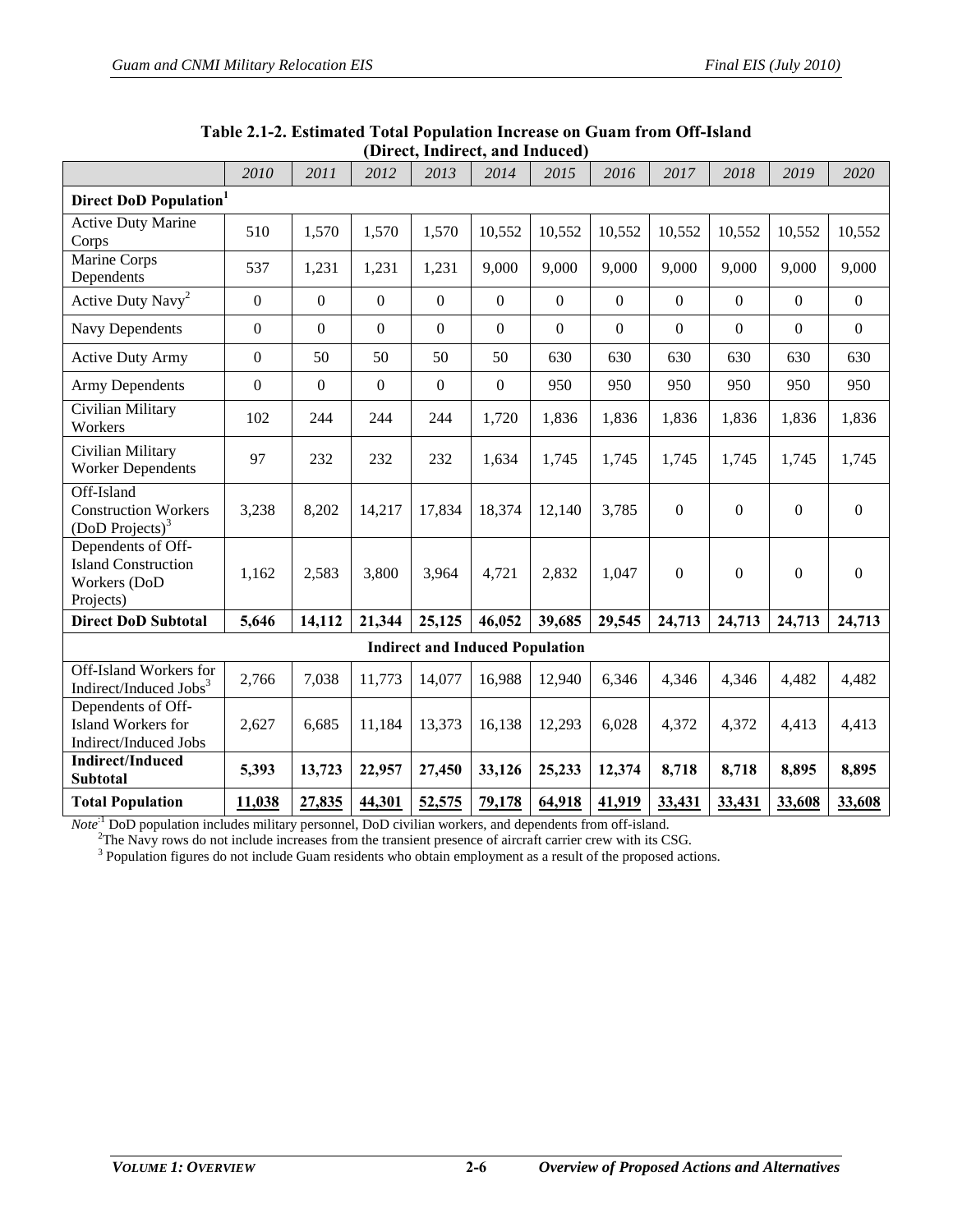# <span id="page-6-0"></span>**2.2 MARINE CORPS RELOCATION – GUAM**

The Marine Corps proposed action would require construction and utilization of new facilities, infrastructure, and training assets to supplement the existing military assets on and around Guam. It would also increase operational activities, increase ship berthing, and require the establishment of aviation maintenance operations and facilities. Marine Corps forces would live, train, and work on the island.  $3<sup>rd</sup>$  Marine Expeditionary Force (III MEF) with its elements (discussed below) would be based on Guam and would be a component of the over-arching Marine Forces Pacific for operation and support of U.S. Pacific Command requirements.

The relocating forces would include the following operational elements:

• Command Element, III MEF. III MEF is the Marine Corps' forward-deployed Air-Ground-Logistics-Base

# *Chapter 2:*

- *2.1 Overview*
- *2.2 Marine Corps Relocation Guam*
- *2.3 Marine Corps Relocation Training on Tinian*
- *2.4 Aircraft Carrier Berthing*
- *2.5 Army AMDTF*
- *2.6 Related Actions Utilities and Roadway Projects (Guam)*
- *2.7 Construction*

Team; it has the ability to deploy rapidly and conduct operations ranging from humanitarian assistance and disaster relief to amphibious assault and High Intensity Combat. Consists primarily of headquarters (HQ) and supporting organizations. Co-location and communications connectivity is a primary facility siting requirement.

- Ground Combat Element, 3<sup>rd</sup> Marine Division Units. The Ground Combat Element has the mission of locating, closing with, and destroying the enemy with firing, maneuvering, and close combat. It provides infantry, armor, artillery, reconnaissance, anti-tank, and other combat arms. Consists of Divisional HQ and subordinate organizations. Needs to be sited near Command and other HQ and subordinate operating elements. Ground combat and combat support organizations require proximity to ranges and training areas, as well as traditional base support facilities.
- Air Combat Element,  $1<sup>st</sup>$  Aircraft Wing and subsidiary units. The Air Combat Element operates from a variety of sea- and shore-based facilities to support Marine Air Ground Task Force (MAGTF) expeditionary operations. The focus of the Air Combat Element is to support the MAGTF during the assault landing and subsequent operations ashore. Includes the Marine Aircraft Wing HQ, expeditionary, and garrison supporting organizations. Unlike the aircraft squadrons, aviation command and general supporting elements can be located convenient to the airfield and higher commands, and do not necessarily need to be located at the airfield.
- Logistics Combat Element,  $3<sup>rd</sup>$  Marine Logistics Group. The Logistics Combat Element provides all support functions not organic to the Ground Combat Element and Air Combat Element units. Functions include: communications, combat engineers, motor transport, medical, supply, maintenance, air delivery, and landing support. Consists of Marine Logistics Group HQ and supporting organizations that provide a variety of direct logistics support to the rest of the III MEF. The Marine Logistics Group HQ element would be sited in proximity to Command HQ and other HQs. Indirect and industrial support facilities of the Logistics Combat Element would be located in proximity to mutually supporting activities to maximize efficiency, with efficient access to roads, ports, and airfields.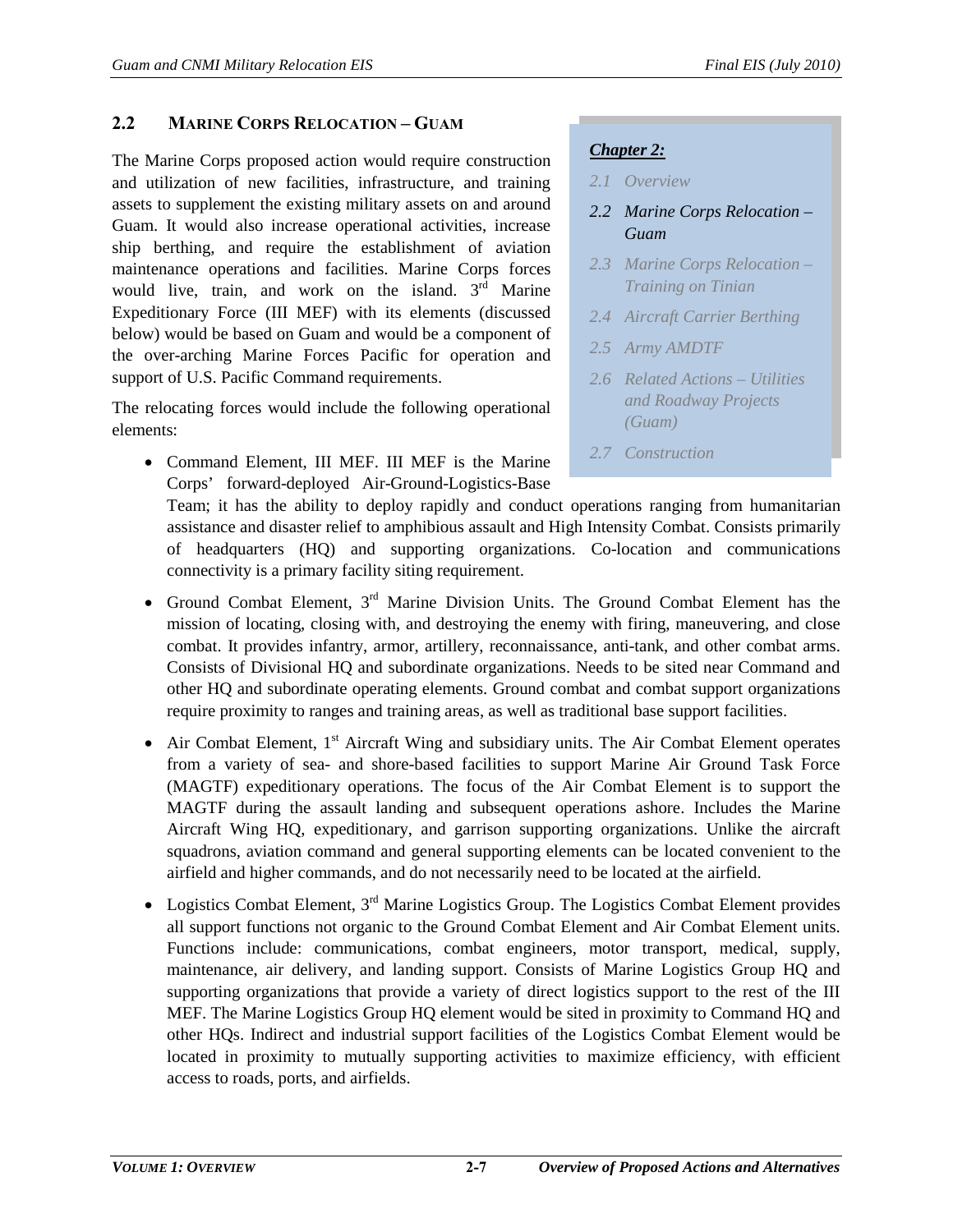• Base Support. This refers to all functions that may not be directly related to the military mission but are critical to the operation of the base and the quality of life (QOL) for military personnel and their families. Examples would include military exchanges, commissaries, and child development centers. These facilities would be sited throughout the Base.

Transient U.S. DoD and Allies operational forces would likely avail themselves of Guam's increased operational and training capabilities. A visiting Marine Expeditionary Unit, an Expeditionary Strike Group, and other joint and combined task forces including allied nation forces would likely conduct combined training exercises on Guam and the CNMI.

Typically, a visiting Expeditionary Strike Group would include three ships carrying amphibious vehicles, equipment, and personnel designed to support amphibious operations and an additional four surface combatant ships that escort the amphibious ships. The visiting ships and units involved in training exercises would berth at Apra Harbor for short periods. The numbers and types of ships and amphibious vehicles would vary with respective training missions. In addition to training, amphibious ships and their combatant escort ships may embark and disembark personnel and equipment on Guam for operational requirements. All waterfront improvements proposed to support Marine Corps requirements would be available for use by ships visiting Apra Harbor.

The following subsections describe the major activities that would be associated with the proposed Marine Corps relocation on Guam: Airfield, Main Cantonment, Waterfront, and Training.

## **2.2.1 Airfield**

The majority of the proposed Air Combat Element (ACE) Beddown Project Area site is an inactive, previously disturbed area north of the existing Andersen AFB Airfield. This proposed area would accommodate helicopter and other vertical lift aviation assets operations, maintenance, and related training and support functions. The ACE beddown facilities would operate 24 hours per day and seven days per week. Approximately 2,000 people would occupy this space during the day shift and 400 people would be present at night. Traffic would include government owned vehicles, personal vehicles, and shuttle buses from the Main Cantonment area. Air traffic would include helicopter, vertical lift aircraft, fixed wing, and unmanned aircraft arrivals and departures. Air traffic rates are contingent on surge and operational requirements.

The Air Embarkation Project would include the Air Mobility Campus, Organic Marine Corps Cargo, and passenger operations. Air Embarkation/Disembarkation refers to the loading and unloading of passengers or cargo to aircraft. The passenger facilities are comparable to those of a small airport: luggage handling, wait area, and ticket/documentation area. Cargo is staged in the area awaiting loading to aircraft or disbursement to warehouses or individual commands. There are biosecurity searches of cargo and baggage. The site would operate 24 hours per day and 7 days per week. The total project area would be 28 acres (ac) (11.33 hectares [ha]), adjacent to the southeast boundary of the airfield (where land is available for expansion and redevelopment). The existing conditions include paved airfield parking and disturbed unused land adjacent to the airfield. This site would serve as the passenger terminal for Andersen AFB and temporary cargo storage.

Andersen AFB access improvements and the North Gate and Access Road proposed projects, would improve the traffic flow and physical security of vehicles entering and exiting the air base. The proposed 12 foot (ft) (3.66 meters [m])-wide access road is planned to intersect Route 9 approximately 10,561 ft (3,219 m) north of the existing Andersen AFB entry control point and extend into Andersen AFB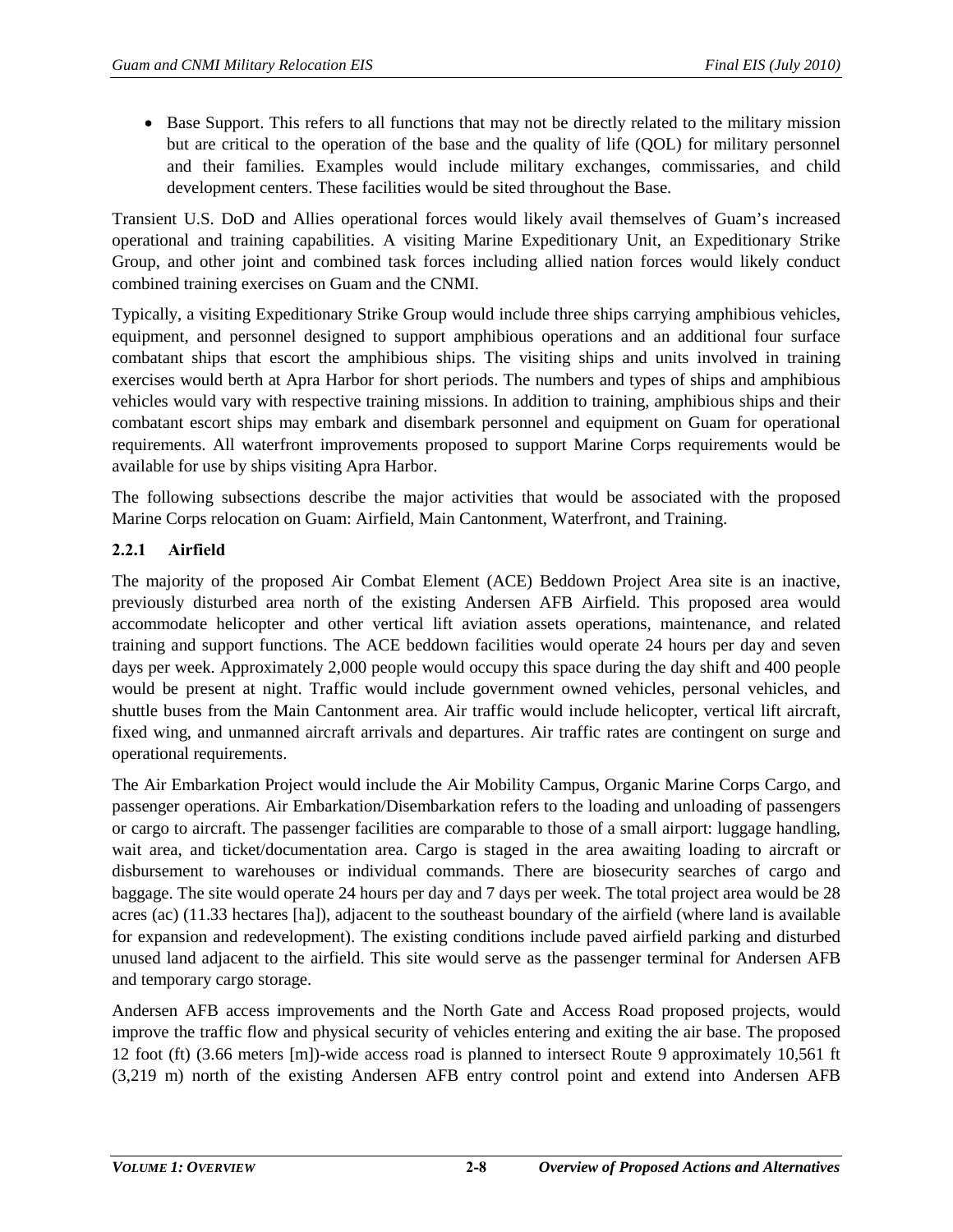approximately 6,561.7 ft (2,000 m) until it terminates at  $5<sup>th</sup>$  Avenue. A new entry control point facility is also proposed and would serve both commercial and private vehicles.

Roadway paving, street lighting, and drainage would be improved along the entire length of the alignment. Improvements at the new route intersection would include two dedicated turn lanes and traffic signals with demand left turn signals, via pavement detectors.

#### **2.2.2 Main Cantonment**

The Main Cantonment would be the main base of operations for the Marine Corps, and in two alternatives, would also be the main base of operations for the Army AMDTF. Facility requirements for the Main Cantonment Area include a full range of facility types, not unlike a small city: various types of housing, workplaces, recreation areas, education facilities, and health and safety-related functions. The workplace facilities are typical of a military base and include headquarters, maintenance facilities, warehouses, training areas (field and classroom), equipment/vehicle storage, and hazardous materials management and storage areas. Marine Corps command guidance and planning principles employed in designing the Main Cantonment includes:

- Accommodating individual training and as much unit training as possible on Guam
- Encouraging functionality, efficiency, and sustainability in daily operations
- Requiring command and organizational integrity
- Ensuring a high quality of life for troops and families
- Accommodating anti-terrorism/force protection (AT/FP) requirements
- Minimizing potential future encroachment
- Preserving and optimizing existing mission capabilities and joint service requirements

In each of the alternatives, the parcels were subdivided into functional areas based on many factors including: habitat, topography, and constraints. Facilities were sited throughout the proposed installation based on functional efficiency, capacity, AT/FP requirements, sustainability, and many other factors, to optimize functionality and minimize environmental impacts. All proposed facilities are presented as a component of one of the functional groups, as follows:

#### HQ and Administrative Support Functions

- Administrative offices
- Vehicle maintenance
- Electronic/communications support and maintenance
- Security
- Warehousing
- Armory
- Fuel storage
- Recycling center

#### Base Operations

- Administrative offices
- Military police functions: brig/confinement, police offices, rehabilitation facilities, military dog kennels
- Fire station and alert force facilities
- Base access: gate house, pass and identification, photographic facilities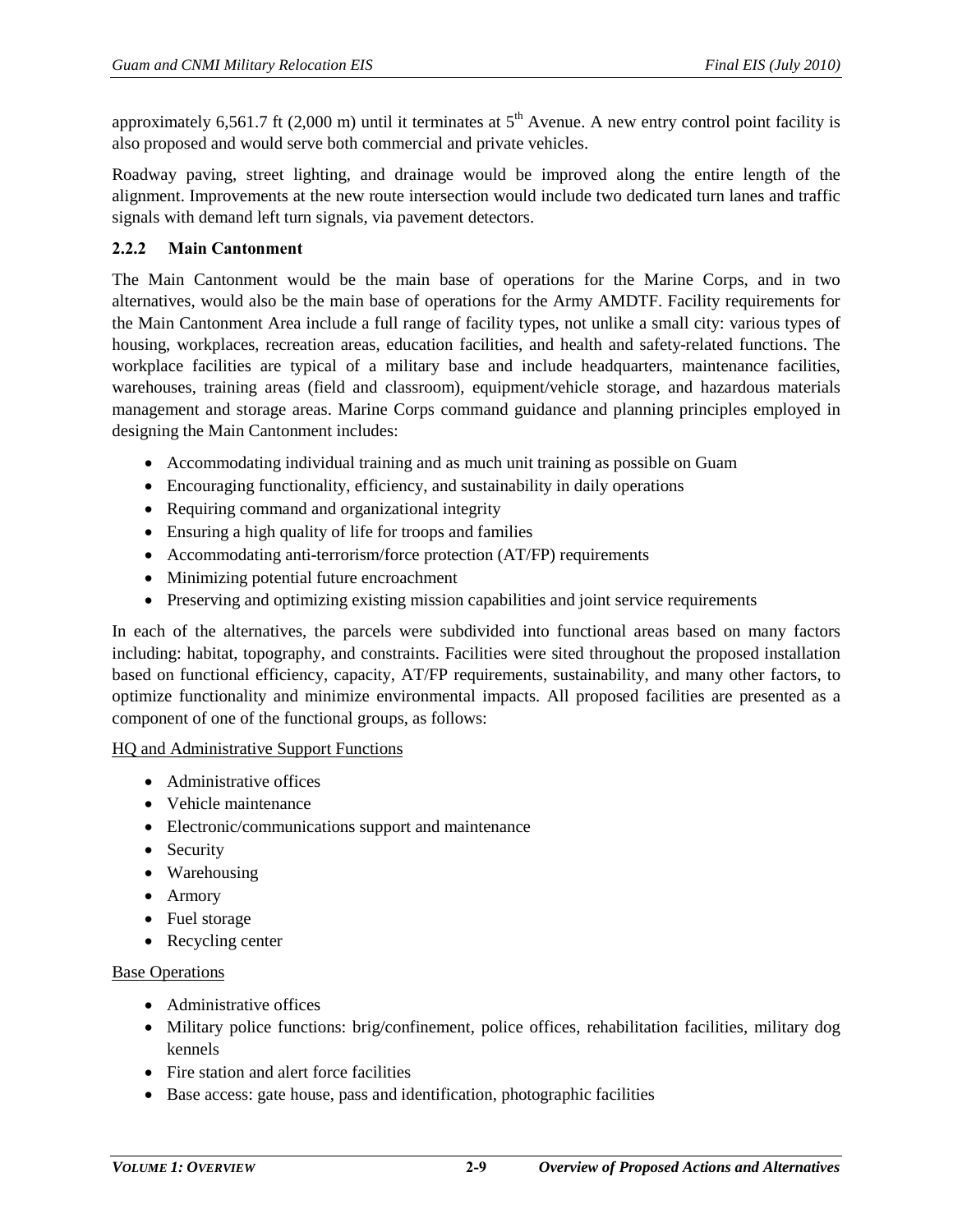- Warehousing
- Legal services, dental services, family services, and Morale, Welfare, and Recreation support
- Defense Reutilization and Marketing Office
- Hazardous materials management and storage/corrosion control

Bachelor's Quarters and Temporary Lodging

- Bachelor Enlisted Quarters, club, dining, indoor fitness, and swimming pool
- Bachelor Officer Quarters, officer's club
- Temporary lodging facilities

## Family Housing

• Single-family and attached housing facilities of various sizes and types

## Educational Facilities

- Child development/daycare facilities
- Elementary schools
- Middle schools
- High school

# QOL Functions

- Main Community Center: commissary, exchange, post office, theater, bowling alley, vehicle maintenance, hobby shop, medical clinic, religious ministry facilities
- Applied instruction and auditorium facilities
- Fitness centers, swimming pool, youth centers
- Services: restaurant, location exchange, bank, gas station, gate house

# **2.2.3 Waterfront**

Naval Base Guam is an operating military naval base that presently supports surface and subsurface combatants, and logistic support ships including amphibious ships. The Navy's general purpose wharves are on the western side of Inner Apra Harbor. Other wharves are not general purpose and have specific uses, such as submarine berthing or supply ship berthing. Port operations manages traffic and berthing assignments within the harbor. It would continue to assign berthing for ships within the existing wharf areas. Ships are assigned specific berths to accommodate the draft of vessel, operational requirements of the vessel including repairs, and on and off load requirements for the particular ship. The berths and adjacent support structures and lay-down areas would be upgraded to accommodate increased usage, and upgraded to meet new and emerging requirements in support of the Marines' relocation. Dredging would be required to accommodate some of the escort ships. Volume 2 provides detailed information regarding the location and impacts from dredging in Inner Apra Harbor.

Relocation of the Marine Corps to Guam would result in frequent embarkation operations supporting amphibious transportation of Guam-based Marines and other transiting amphibious forces for potential contingency, humanitarian, and exercise operations in the Pacific theater. The Navy's amphibious task forces and the Marine Expeditionary Units are transient forces that traditionally utilize Guam for port visits and training; such task force visits would occur more frequently after relocation. The composition of the amphibious task force would vary with each specific mission. Typically, three ships would carry equipment to support amphibious operations, and an additional four combatant ships would serve as escorts.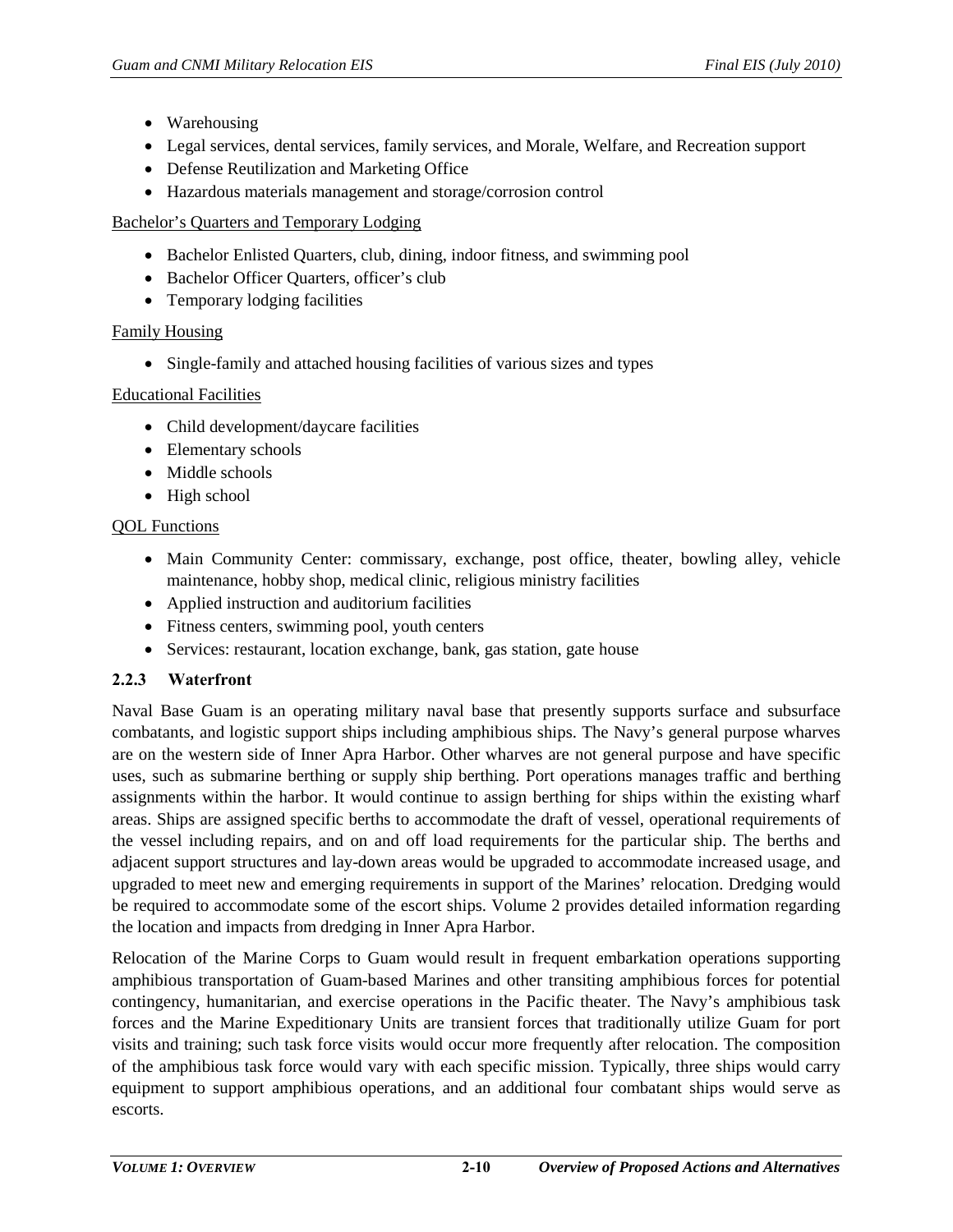The amphibious task forces have historically utilized general purpose Navy wharves in Inner Apra Harbor. The proposed increase in amphibious task force visits, the increased utilities requirements, and the change in the class (type) of visiting ships would require a new embarkation area (for loading and unloading of ships) and a new amphibious vehicle laydown area. The four waterfront facility projects proposed to support this action are described below.

## <span id="page-10-0"></span>2.2.3.1 Embarkation and Support Ship Berthing

The amphibious task force would require an area to load and unload personnel, vehicles, and other cargo. Equipment cleaning and inspections associated with bio-hazard and customs requirements would also occur in this area. These operations are collectively referred to as waterfront embarkation. The ships carrying amphibious vehicles require wharf space and nearby support facilities to manage such operations. Wharves supporting other escort ships and support vessels would not need to be located adjacent to embarkation operations. A summary of amphibious task force facility requirements is as follows:

- Embarkation operations:
	- The amphibious ships would be berthed at Victor Wharf (the wharf traditionally assigned for amphibious shipping in Apra Harbor). A new port operations building would be constructed at the wharf, and a cargo staging and vehicle wash down area would be provided in proximity to but not adjacent to the wharf.
	- The Victor Wharf requires structural/surface repairs and utility upgrades. Proposed utility upgrades and installation include the following systems: telecommunications infrastructure, bilge oily water treatment, potable water, electrical, steam, low pressure compressed air, and sewage collection. New hardware and fenders would be provided.
- Other support vessels including non-amphibious shipping troop transport berthing:
	- Uniform Wharf would be used for troop transport ships such as ferries including High Speed Vessels.
	- All Apra Harbor wharves sustained previous earthquake damage, but Uniform Wharf is in the worst condition and is currently unusable. Extensive structural upgrades to meet seismic standards and utility upgrades are proposed. Proposed utility upgrades or installation include: electrical, water, wastewater, and telecommunications infrastructure.
- Escort (supply ships and combatants) ship berthing:
	- Sierra Wharf would be improved for the escort ships.
	- Dredging would be required from  $-35$  ft to  $-38$  ft  $(-10.6$  to  $-11.5$  m) Mean Lower Low Water for the areas fronting Sierra and Tango Wharves (see dredging discussion below).
	- Structural wharf improvements would be needed to accommodate the new dredged depth and comply with Guam seismic standards. Concrete wharf surfaces would be repaired and new hardware and fenders provided. No changes to wharf design are proposed.
	- Utility upgrades are proposed at Sierra Wharf to include the following systems: bilge oily water treatment, potable water, electrical, steam, low pressure compressed air, and sewage collection.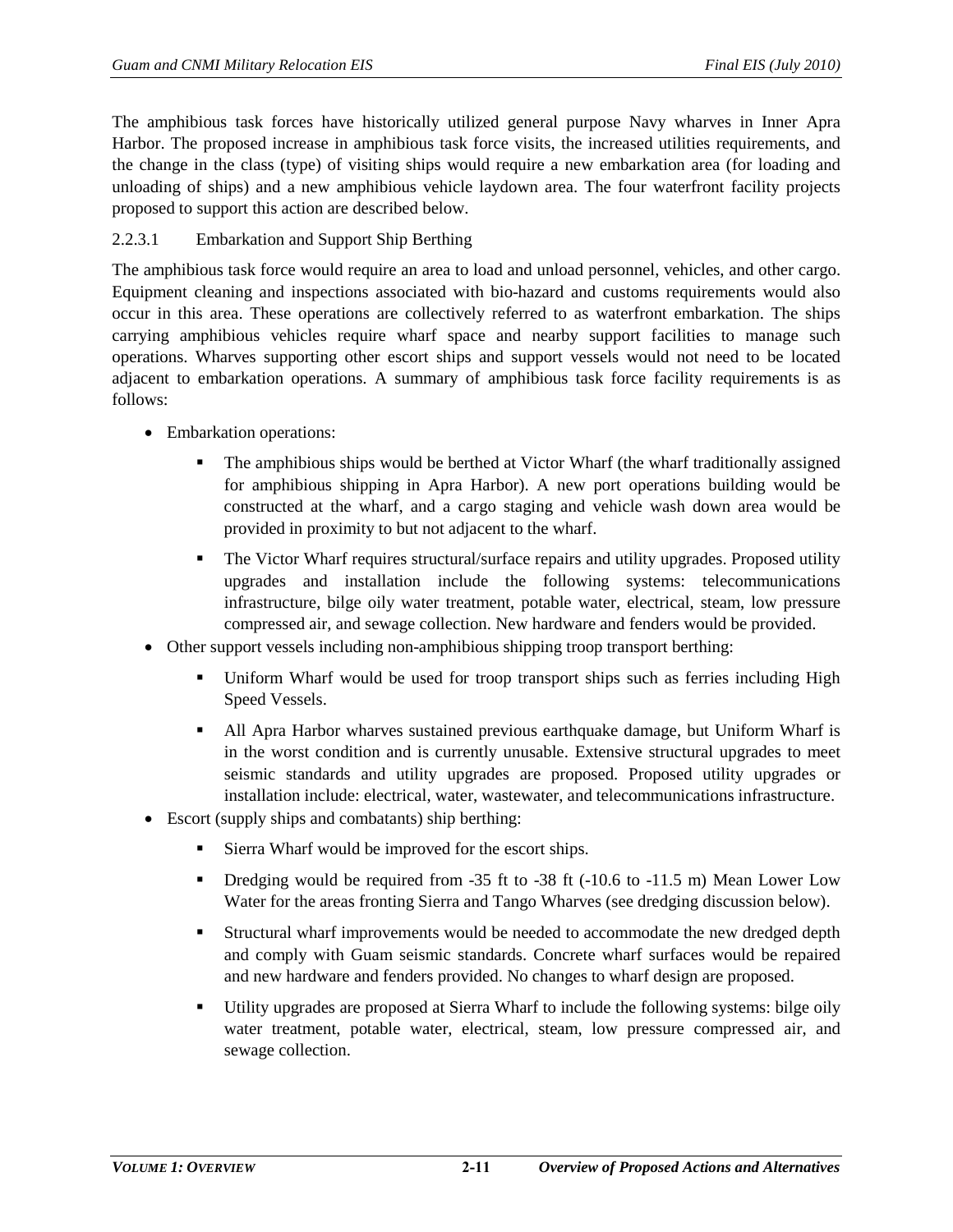- Dredging at Sierra and Tango Wharves:
	- The EIS assumes mechanical dredging, which has been the standard practice for Apra Harbor. Other options include hydraulic dredging, but mechanical is perceived to be the environmentally most conservative due to releases of dredged material into the water column and temporary impacts on water quality.
	- Three dredged material management options would likely be available on Guam in 2010. The existing options are beneficial reuse and upland dewatering site. The U.S. Environmental Protection Agency is pursuing the designation of an ocean dredged material disposal site (ODMDS) approximately 11 to 14 nautical miles (nm) (20.4 to 26 kilometers [km]) from the west coast of Apra Harbor. The designation is anticipated in 2010 and the ODMDS EIS is being prepared concurrent with this EIS. An ODMDS would provide Guam a third option for dredged material management.
	- Beneficial reuse is the preferred disposal option for suitable (e.g. chemically, geotechnically) dredged material when practical; several local potential beneficial reuse projects have been identified and represent one possible scenario for use of portions of the dredged material excavated for the proposed action.
	- **Based on the sediment chemistry analysis of 58 sediment core samples that were** composited into six samples by geographic area, the dredged material at Sierra/Tango Wharves is likely to be suitable for either ocean disposal or upland placement and beneficial reuse in upland placement sites (Naval Facilities Engineering Command [NAVFAC] Pacific 2006). The sampling plan and the compositing of samples were based on standard guidelines used to support U.S. Army Corps of Engineers (USACE) permit applications. The chemical data results are comparable to the results on previous maintenance and construction projects' dredged material. To date, none of the Apra Harbor dredged material from the dredge area or nearby projects has required special handling, remediation, or placement in lined confined disposal facilities. These measures are not anticipated for the Sierra/Tango dredged material (or the Navy's proposed aircraft carrier berthing project described in Section 2.4).
	- **The EIS impact analysis considers several scenarios: 100% beneficial reuse in association** with a proposed Port Authority of Guam expansion program; up to 20% beneficial reuse of dredged material within the proposed military construction projects with remainder disposal at the ODMDS; 100% upland dewatering and placement; and 100% ODMDS placement. There would, most likely, be a combination of disposal methods described in the dredged material disposal plan, which would be prepared for inclusion in the USACE permit applications. The permit application process is administered by the USACE and the applications, including the dredged material disposal plan, are subject to review by other regulatory agencies.
	- Additional laboratory analysis would be required for submittal to USACE to support the dredged material management plan for potential ocean disposal that would include a full suite of bio-effects tests to determine suitability for placement in the approved ocean site. The permit application review process and permit conditions ensure that dredged material is managed in accordance with applicable environmental regulations.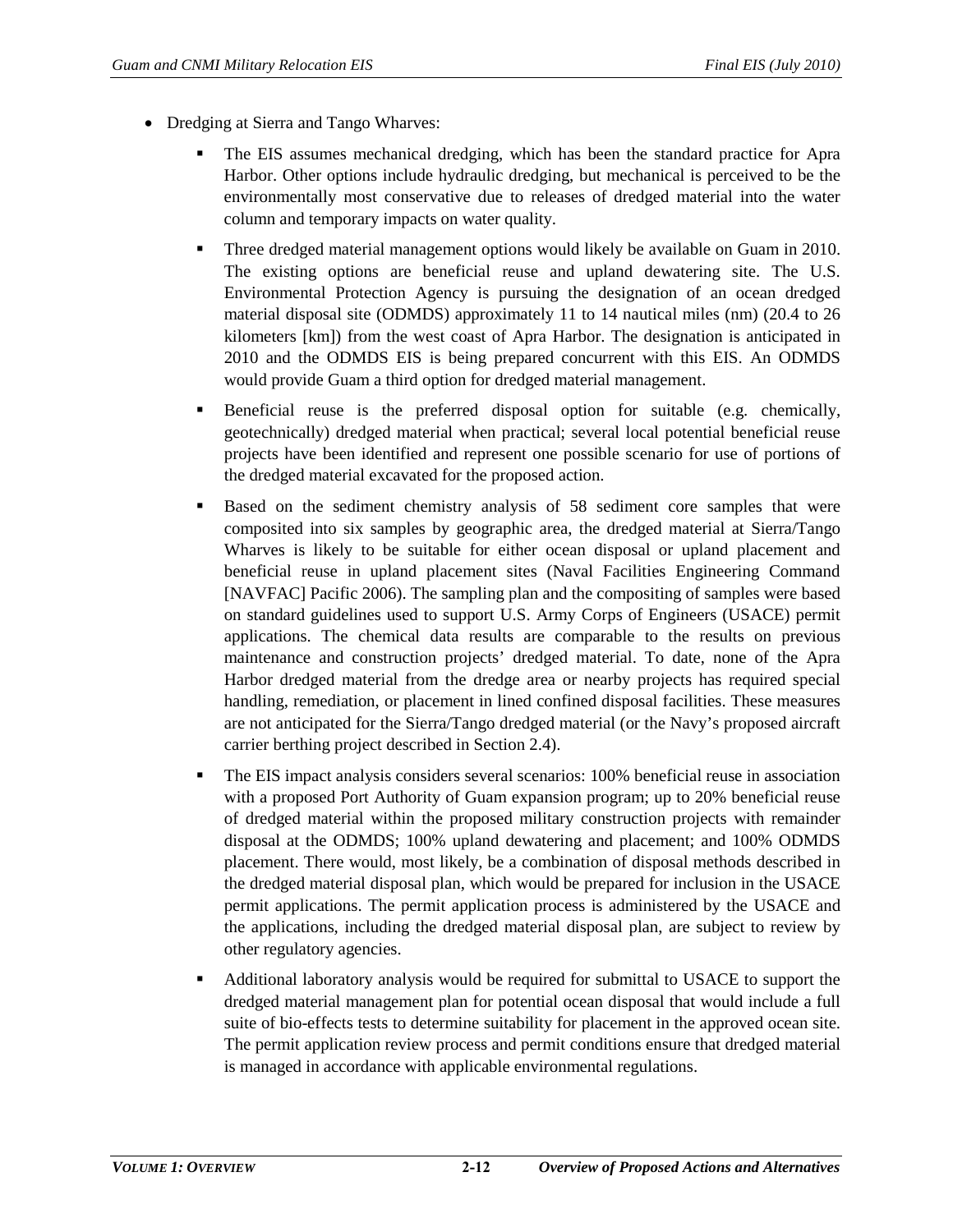#### 2.2.3.2 Amphibious Vehicle Laydown Area

The amphibious vehicle laydown area is required to store, wash down, maintain, and deploy amphibious vehicles, such as landing craft and amphibious assault vehicles. Landing Craft Air Cushions (LCACs), would also utilize this area. There are proposed to be as many as four LCACs, 14 amphibious assault vehicles, and eight small reconnaissance boats permanently based in this area. Amphibious vehicles and the LCACs travel on land and water. The laydown area should be close to the water and have ramps to access the harbor for training and operations. Amphibious vehicles produce noise comparable to a diesel powered boats on the water. On land, amphibious vehicles tracks on hard surfaces generate noise in addition to engine noise. LCACs; however, are powered by gas turbines using two large shrouded propellers at the stern for forward propulsion. These gas turbines are similar to aircraft jet engines. Therefore, the laydown area must also be remote from other operations because of the noise and spray associated with the LCACs. The area is proposed for this project is along Polaris Point's southern coast and east of Alpha Wharf in inner Apra Harbor. This area is within a man-made fill area, requires no demolition, and is undeveloped (vacant) with no land use constraints. It has direct water access to Apra Harbor.

Specific components of the laydown area are identified below.

- Two new concrete ramps, which are similar to recreational boat ramps seen at private marinas. There would be paving for amphibious vehicle parking, personal vehicle parking, staging equipment, and amphibious vehicle washing.
- There would be four support buildings for administration, small boat storage, and maintenance.
- A new access road would be provided from Marine Corps Drive.

## 2.2.3.3 Facility Relocation Projects

Two facility relocation projects are necessary to accommodate the Marine Corps waterfront requirements.

- 1. U.S. Coast Guard (USCG):
	- Ship berthing and crew support buildings would be relocated from Victor Wharf to Oscar/Papa Wharves because ships carrying amphibious vessels would require the full length of Victor Wharf.
	- USCG HQ and other facilities would remain at Victor Wharf within the USCG lease area.
	- The Oscar/Papa Wharves would be refurbished and developed. The existing buildings would be demolished. The wharf face and surface deterioration would be repaired. There would be new wharf hardware and fenders. Proposed utility upgrades or installations include the following systems: bilge oily water treatment, potable water, electrical, fire protection water supply, communication infrastructure, and sewage collection.
	- The area is currently leased to the Guam Economic Development Authority by the Navy and subleased from Guam to the Guam Shipyard. A reduced footprint is proposed for the shipyard.
- 2. Military Working Dog Kennel:
	- The existing Military Working Dog Kennel with eight dog runs and administrative spaces within the Security Compound at Victor Wharf would be relocated to a relatively quiet inland site at the southern side of Naval Base Guam because noise of embarkation would be incompatible with the existing uses as a military working dog kennel and training location.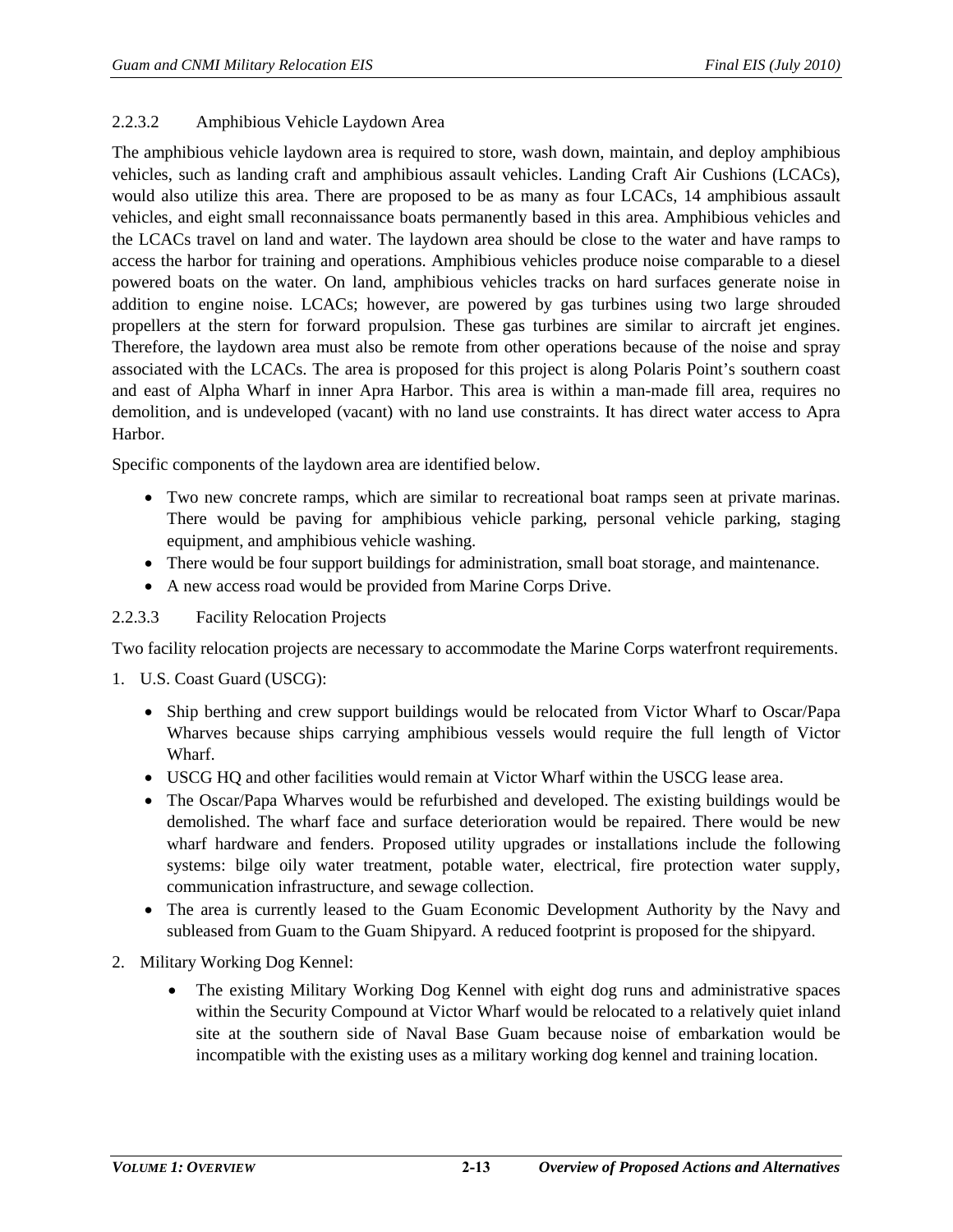#### 2.2.3.4 Medical/Dental Clinic

The Naval Hospital serves all military and dependent personnel. There are clinics at Andersen AFB and Apra Harbor. The proposed Marine Corps population increase requires more medical specialties and an increase in hospital capacity on Guam. The plans for construction of a new hospital were underway prior to the proposed Marine Corps relocation and are not included in this EIS. Many outpatient services currently provided at the Naval Hospital would need to be diverted to clinics to free up space for critical care and overnight stays. One new medical/dental clinic is proposed as part of the new the Marine Corps facilities and would be located within the Main Cantonment. In addition, the existing clinic at Apra Harbor would assume more outpatient responsibility from the Naval Hospital. The current medical/dental clinic at Apra Harbor is inadequate from a size, operational, and structural perspective for the proposed new level of service. A new clinic is proposed to accommodate, in part, the increase in on-island military population.

The proposed site is centrally located on the installation on Marine Drive, near existing family and bachelor housing areas. The clinic would include administrative spaces, medical, mental health and dental clinic spaces, urgent care clinic, preventive medicine, ancillary services, and parking for personal and emergency vehicles (approximately 290 spaces). The space allocation and designs are provided by the Bureau of Medicine and Surgery. Apra Branch Health Clinic (medical and dental) would be a single-story concrete facility of 43,091 square feet (ft<sup>2</sup>) (4,003 square meters [m<sup>2</sup>]). The total project area within the perimeter of the facility would be  $334,000 \text{ ft}^2 (31,030 \text{ m}^2)$ .

Site improvements include landscaping, sidewalks (with nonslip surface), curbs, and gutters. Subgrade construction would include utility lines and possible stormwater management systems (not yet designed). The facilities would be fully equipped with sprinkler and air conditioning systems. All facilities would be designed to Zone 4 seismic requirements, to withstand 170 mile per hour winds, and to include appropriate AT/FP distance setbacks.

## **2.2.4 Training**

A variety of training requirements would have to be fulfilled on a regular basis by Marines as part of the proposed action, including maneuver and non-live-fire training, live-fire weapons and explosives training, and aviation operations and support. Ammunition storage areas are also part of the proposed action. The following training support and compatible high-use facilities would be required and integrated with the Main Cantonment:

- Audio-visual support, simulators, staff trainers, auditorium
- Physical fitness, swimming, obstacle course, rappelling
- Indoor small arms firing range and gas mask training chamber (effects contained within structure)
- Combat skills training
- Engineer equipment training

Andersen South would have facilities for Military Operations in Urban Terrain (MOUT) (urban warfare) and maneuver training areas. The NMS would also have maneuver training areas.

#### 2.2.4.1 Live Fire Ranges

The proposed alternatives for the location of the Training Range Complex are on the east coast of Guam, east of Andersen South. Range Alternative A includes realignment of Route 15. Range Alternative B is south of Range Alternative A and would not include realignment of Route 15. Both alternatives would also include a proposal for special use airspace (SUA) from 0 to 3,000 ft (914 m) above ground level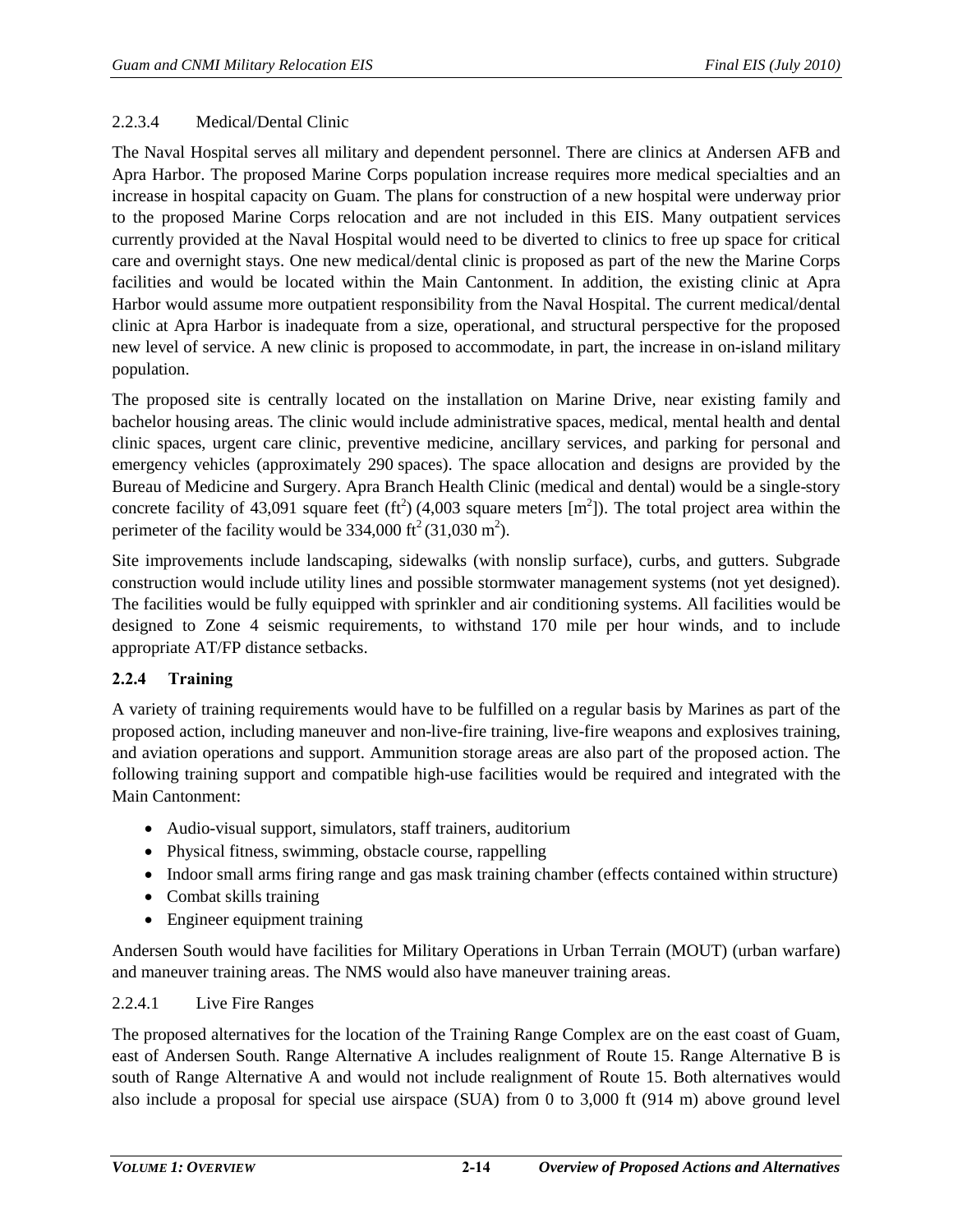(AGL) for the Surface Danger Zones (SDZs) of the machine gun range over parts of Andersen South and off the east coast of Guam. Weapons live-fire training activities would be the same at either location and would include:

- Small arms range complex: Multiple ranges would be in the complex. The proposed Known Distance (KD) range would provide for 50 firing points, but the range area would be sized for future expansion up to 80 firing points. The KD range would be 160-yards (yd) (146-m) wide and 500 yd (457 m) from the farthest firing line to the target line. The proposed pistol range would provide for 25 firing points and would be expandable to 30 firing points with a 150-ft (46-m) nonstandard small arms range for multi-purpose use. The proposed Modified Record of Fire Range would contain 16 lanes, expandable to 24 lanes in future for training with 5.56 millimeter (mm) weapons. The proposed Nonstandard Small Arms Range would be 100 m (328 ft) in length with 25 firing points, expandable in future to 50 firing points for training with 9-mm and 5.56mm weapons.
- Machine Gun Multi-Purpose Range: The range would have eight stationary firing lanes, expandable to 12, and two moving target lanes. Lanes would be approximately 3,820 ft (1 km) long. The firing line is 492 ft (150 m) wide and the target line at its farthest extent is 984 ft (300 m) wide. The firing line is raised to include a vehicle firing platform extending 130 ft (40 m) deep. Projectiles authorized for this range include 7.62-mm, .50 caliber, and MK19 40-mm Training Projectile (TP). There would be a restricted area to 3,000 ft (914 m) AGL if this range is located near Route 15.

The following explosives live-fire training activities are also part of the proposed actions:

- Hand Grenade Range: An approximately 1 to 2 ac (0.4 to 0.8 ha) area would be cleared and developed as a hand grenade training range complex for the M67 (6.5 ounce Comp B) fragmentation hand grenade and the M69 inert practice grenade. Two alternative locations are proposed, both on Andersen South.
- Demolition Range: A pit of dirt or sand, approximately 100 ft (30 m) in diameter, would be excavated where explosives would be rigged, primed, and detonated. Training personnel would be sheltered in a bunker or defilade position approximately 985 ft (300 m) from the point of detonation. Up to 20 pounds of explosives could be used. These activities would occur at the Northwest Field.
- Breacher and Shooting House: The breacher and shooting house operations would be integrated into the MOUT at Andersen South. The shooting house would be a standard two-story enclosed structure with 100-ft (30 m) clearance on all sides. A small explosive charge (less than ¼ lb TNT) would be used as a part of training; typically five charges during the daytime and one at time (before 10 P.M.).

## 2.2.4.2 Naval Munitions Site Access Road Alternatives

The access road alternatives are located outside NMS property and would require acquisition of a rightof-way extending approximately 300 ft (91 m) from the road centerline. The access road alternatives are as follows:

• NMS Access Road Alternative A: This existing hiking trial is 0.4 mi (0.6 km) long, would cover 0.8 ac (0.3 ha) at a 16-ft (5-m) width, and includes no stream crossings. Under Alternative A, the trail would be improved. Vegetation would be cleared for the road shoulder for a total estimated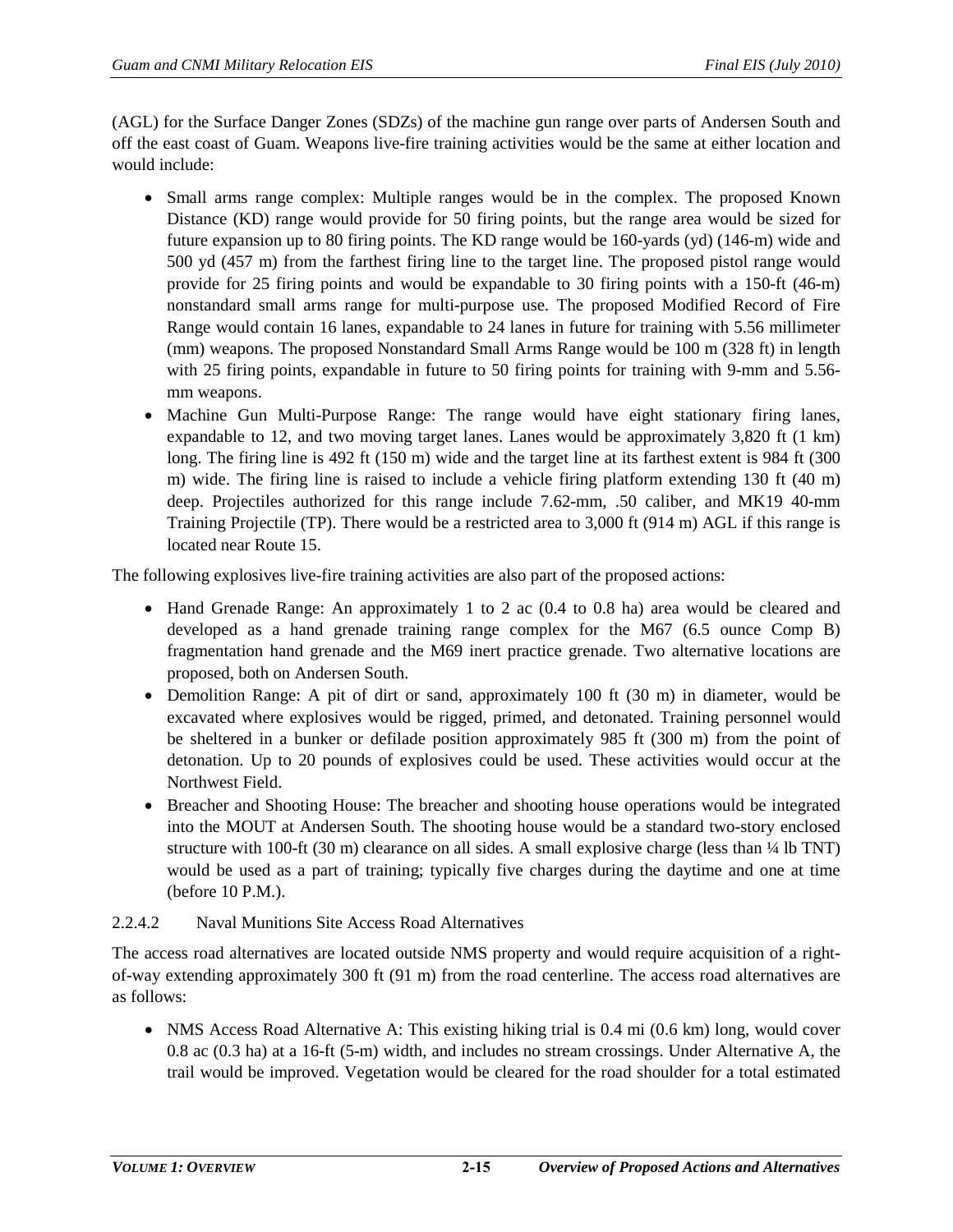width of disturbance of 50 ft (15 m). Locked, unmanned gates would be placed at the beginning of the access road and at the entrance to the NMS.

• NMS Access Road Alternative B: Under this alternative, the road would not be improved and would be used by foot traffic.

#### 2.2.4.3 Ammunition Storage

Only existing munitions storage areas were considered to be candidate sites for the proposed ammunition storage facilities under the proposed action. This narrowed the candidate sites to the NMS and the Andersen AFB Munitions Storage Areas (MSAs). Within these two areas, the primary factors in selecting alternative munitions storage configurations were as follows:

- Operational: the earth-covered magazines (ECMs) should be sited as close together as safety setback distances allow, to minimize logistical and maintenance requirements and total area encumbered by Explosive Safety Quantity-Distance (ESQD) arcs.
- Biological: the amount of habitat disturbed should be minimized (e.g., siting ECMs on previously cleared or paved areas or areas of lesser habitat value, and avoiding removal of mature trees) and the ECMs should be sited to avoid sensitive essential habitat for threatened and endangered species.
- Safety: ECMs must be sited in accordance with all regulatory guidance to ensure the safe working environment for munitions and other base personnel (i.e., the direction that the igloos are oriented in relation to each other, safety setback distances between ECMs, and explosive safety arcs within and outside of munitions storage area).

#### 2.2.4.4 Aviation Training

Aviation operations and support would occur at multiple locations on Guam as described below.

## Andersen AFB North Ramp and Northwest Field

- Marine Air Control Group (MACG) Training: The MACG is part of the ACE of the MAGTF. MACG training involves coordination of air command and control and air defense within the MAW. Tactical Air Operations Center training is also part of this training. Tactical Air Operations Center training involves establishment of operating air traffic control radar and radar frequency emitters and facilities consisting of shelters, a portable tower, and electrical power sources in about 48 hours, and dismantling them in approximately the same time.
- Improved Airfield Training: Certain aviation training requires improved airfields. Field Carrier Landing Practices (FCLP) training requires a lighted pad sized for a large amphibious deck ship for day/night use and with night vision goggles. Familiarization and instrument flight (FAM) requires an improved airfield with Aircraft Rescue and Fire Fighting for autorotation and simulated engine-out approaches. FCLP and FAM training would occur at an improved airfield. FCLP training involves landing on a simulated aircraft carrier. FCLP operations are almost circular patterns often conducted with several aircraft at low altitude. Approximately three training operations are conducted with each FAM sortie and five training operations with each FCLP sortie. Both are conducted during day and night.
- Landing Zones (LZ): Both improved and unimproved LZs are required to support training in Confined Area Landing (CAL), External Loads (EXT), and Helicopter Insertion Extraction (HIE). CAL training requires different closely located LZs. EXT training requires access to prepositioned external loads for practice, and access is needed for ground helicopter support team personnel. External loads cannot be carried across public roads or populated areas. EXT training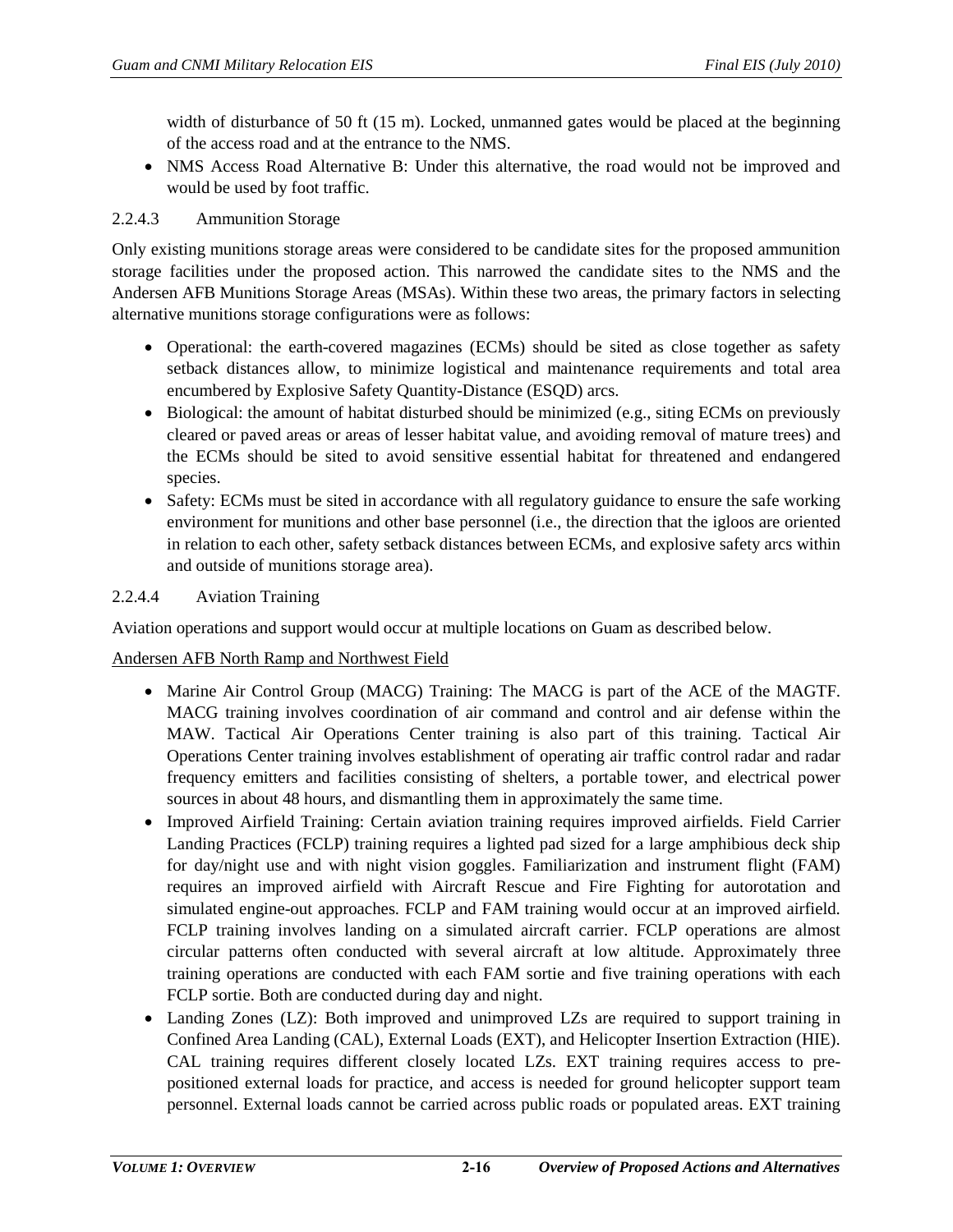operations would involve one pass for LZ orientation, followed by an approach of the LZ, hovering at approximately 30 ft (9 m) AGL for approximately one minute while the helicopter support team attaches a load (e.g., concrete block, items in a cargo net, or a vehicle), departure from the LZ vicinity with the load in tow, flying with the load in an arc, then returning to the LZ with the load, and hovering for approximately 30 seconds while the helicopter support team retrieves the load/equipment, and then departing the LZ vicinity. HIE activities include fast rope, rappelling, and parachute operations. HIE training operations would involve one pass for LZ orientation, followed by an approach to the LZ, hovering at approximately 30 ft (9 m) AGL for approximately 1 minute for the HIE event, and then departing the LZ. During each sortie, approximately three HIE operations would be conducted at one or more closely located LZs.

#### Andersen South and the NMS

• Landing Zone: Training similar to the LZ training occurring at Andersen AFB North Ramp and Northwest Field.

#### 2.2.4.5 Development of Future Training Ranges

All Marine units, to include those relocating from Okinawa to Guam, are required to complete core competency MAGTF training to ensure that forward-deployed Marines sustain operational readiness in core competencies to meet all readiness requirements and are able to support operational requirements assigned by the Combatant Commander. This level of training, which is beyond individual live-fire qualification and requalification training, would be conducted on training ranges being constructed on Guam and Tinian and would involve integration of ground, aviation, and logistics elements under a common command element in preparation for large scale combat operations. The training ranges currently planned for Guam and Tinian only replicate existing individual-skills training capabilities on Okinawa and do not provide for all requisite collective, combined arms, live and maneuver training the Marine Corps forces must meet to sustain core competencies. As with Marine Corps forces currently in Okinawa who must now travel to mainland Japan, other partner nations, and the United States to accomplish this requisite core competency training, the Marine Corps forces relocating from Okinawa to Guam would also have to use alternate locations to accomplish requisite core competency training.

The Marine Corps ultimately desires to conduct core competency training in areas that limit the time Marines must travel to train and thereby reduce operational non-availability. There is an ongoing need to reassess current training locations and to develop additional training capacity for higher level integrated core competency training in the Western Pacific. Future joint training needs, to include Marine Corps training and the suitability of CNMI to meet these future requirements, were evaluated during the 2010 QDR process.

To the extent that the QDR process results in recommendations and proposals subject to NEPA or EO 12114, the DoD will conduct additional NEPA/EO 12114 analysis as necessary prior to implementation. Such proposals, and any associated NEPA/EO 12114 analysis, are separate and distinct from the ongoing proposed relocation of Marine Corps forces from Okinawa to Guam and have independent utility from the proposed relocation. Further, such actions are not connected to the relocation of Marine Corps forces from Okinawa to Guam.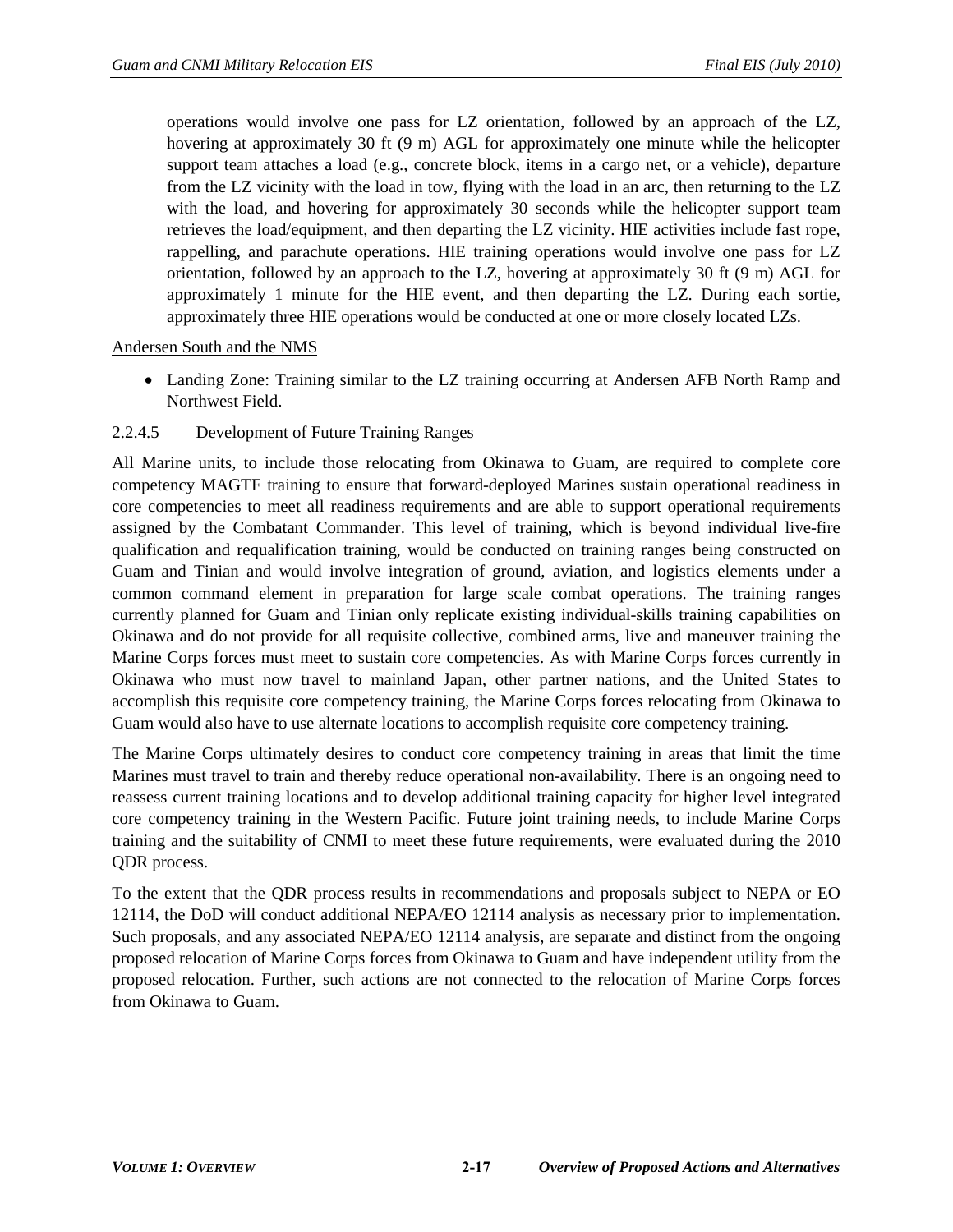# **2.3 MARINE CORPS RELOCATION – TRAINING ON TINIAN**

Under the proposed action, the Marine Corps would develop live-fire training ranges on Tinian (CNMI) to support the training and operations of Marine Corps units relocating to Guam. DoD currently leases, for military purposes, approximately two-thirds of the northern portion of Tinian. Elements of the proposed training consist of the following:

- 1. *Firing Ranges:* a Rifle KD Range, Automated Combat Pistol/Military Police Firearms Qualification Course, Platoon Battle Course, and Field Firing Range are proposed on Tinian
- 2. *Airspace Management*: Airspace use overlying the proposed firing range would continue as currently managed by the FAA. Establishment of SUA is not required or proposed for the firing ranges.

# *Chapter 2:*

- *2.1 Overview*
- *2.2 Marine Corps Relocation Guam*
- *2.3 Marine Corps Relocation Training on Tinian*
- *2.4 Aircraft Carrier Berthing*
- *2.5 Army AMDTF*
- *2.6 Related Actions Utilities and Roadway Projects (Guam)*
- *2.7 Construction*

Individual, crew, and small unit weapons training would be

required for Marine forces relocating from Okinawa to Guam pursuant to the Roadmap Agreement with Japan. Individual and crew weapons qualification and familiarization training ranges, maneuver areas, and aviation training including LZs are proposed for Guam as discussed previously in Section 2.2.4 of this Volume. The concept for Tinian is to provide the next stage in the training progression, and includes development of ranges for tactical employment of the basic weapons skills developed on Guam.

# **2.3.1 Proposed Firing Ranges**

The proposed action consists of introducing live-fire weapons ranges into the Tinian Military Leaseback Area. This would require the modification of the existing lease-back agreements with the CNMI. The specific set of ranges proposed to meet the purpose and need include:

- Rifle KD Range (5.56-mm, 1,000 yd [914 m]). A Rifle KD Range, designed for training rifle marksmanship and target engagement techniques, would be developed. This range would supplement the KD range on Guam (see Section 2.2.4) by providing the additional distance required of up to 1,000 yd (914 m). Fifty firing points would be constructed, with a range width of 100 yd (91 m), and a length of 1,000 yd (914 m). The total distance of ground disturbing activities is approximately 1,050 yd (960 m) by 100 yd (91 m), or 22 ac (9 ha). The surface danger zone (SDZ) for this range is 2.17 miles (mi) (3,500 m) horizontally, with a vertical hazard distance of 388 yd (355 m).
- Automated Combat Pistol/Military Police Firearms Qualification Course. This range would be designed to meet training and qualification requirements with combat pistols and revolvers and used to train and test personnel on the skills necessary to identify, engage, and hit stationary infantry targets. This range would supplement the Pistol KD Qualification Course located on Guam. The range would be suitable for 9-mm and .45 caliber weapons. Up to 25 firing points would be constructed, with a maximum range distance of 50 yd (46 m). Total ground disturbance would take place over an area of approximately 55 yd (50 m) by 50 yd (46 m) wide, or 0.6 ac (0.24 ha). The SDZ for this range would extend 1.12 mi (1.8 km) horizontally, with a vertical hazard of 109 yd (100 m).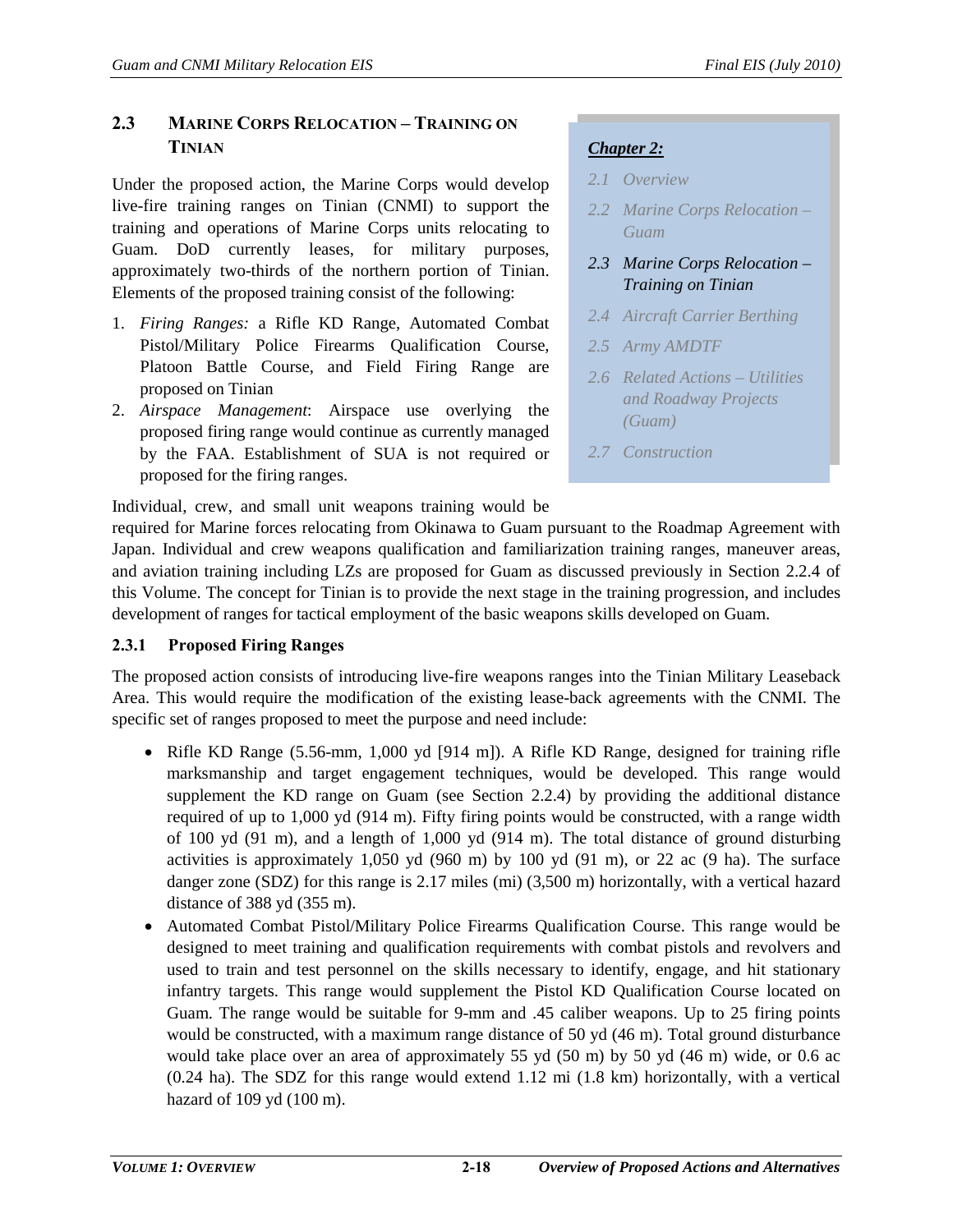- Platoon Battle Course. The Platoon Battle Course would provide the capacity for small units of up to approximately 40 personnel to train in tactical scenarios, engaging targets at varying distances and angles while moving. There is no such range on Guam because the required range footprint and SDZ exceeds available land areas. Weapons that would be used on this range are those found at the platoon level. These are 5.56-mm carbines and rifles and Squad Automatic Weapons. The range footprint would be approximately 1,312 yd (1,200 m) long and 656 yd (600 m) wide, encompassing approximately 178 ac (72 ha). Within that footprint, target pits, access ways, and back stops would be constructed. For operation of the targets and safety management of the range, a range control tower would be located at the initial firing line. The SDZ would extend 2.17 mi (3.5 km) horizontally, with a vertical hazard distance of 388 yards (355 m).
- Automated Field Firing Range. This range would be designed for training target engagement techniques with the rifle, including identifying, engaging, and hitting stationary infantry targets. This would be a scored range for use with the 5.56-mm rifle but would also be suitable for the M4 Carbine and Squad Weapons System. The proposed range would be approximately 219 yd (200 m) wide by 547 yd (500 m) long, or approximately 25 ac (10 ha). The length of the SDZ is approximately 2.17 mi (3.5 km) long from the firing line and 388 yd (355 m) vertically.

## **2.3.2 Supporting Activities**

Supporting activities include: range maintenance (grading for line of sight, creation of earthen berms, sifting of impact berms to remove used rounds for recycling), bivouac activities (i.e., setting up camp), emergency services support, and range access via roadways. No permanent facilities for supporting activities are proposed for the Tinian ranges. All training would be considered "expeditionary", in that the Marines would bring all necessary equipment to the ranges, would bivouac onsite, and would remove all equipment following completion of the training activities. No utilities systems would be required. Water and power would be provided by alternate means such as mobile water tanks and generators. Supporting activities would be accomplished without construction of permanent facilities.

## **2.3.3 Range Training Area (RTA) Management**

The RTA on Tinian would be managed in accordance with Marine Corps Order 3550.10 (*Policies and Procedures for Range Training Area Management*) and U.S. Pacific Fleet directives contained in the Mariana Islands Range Complex and the U.S. Defense Representative (Commander Navy Region Marianas) training instructions that address safe, efficient, effective, and environmentally sustainable use of the range area. These policies include security and safety procedures and environmental management.

## **2.3.4 Range Operations**

It is estimated that civilian use of, and access to and through, the RTA would be affected approximately 12 to 16 weeks per year. The limit of the restrictions would depend on the training uses scheduled. The transport of 200-400 Marines to Tinian from Guam for the proposed one week per month company-level training exercises would be via air or surface ferry transport. Ranges would primarily be used during daylight hours; however, some training is required during night-time hours, typically between the hours of 7:00 p.m. and 6:00 a.m.

The estimated sorties associated with the notional airlift requirements are provided in Table 2.3-1. The rotary-wing sorties would be between Andersen AFB North Field on Guam to either the bivouac area,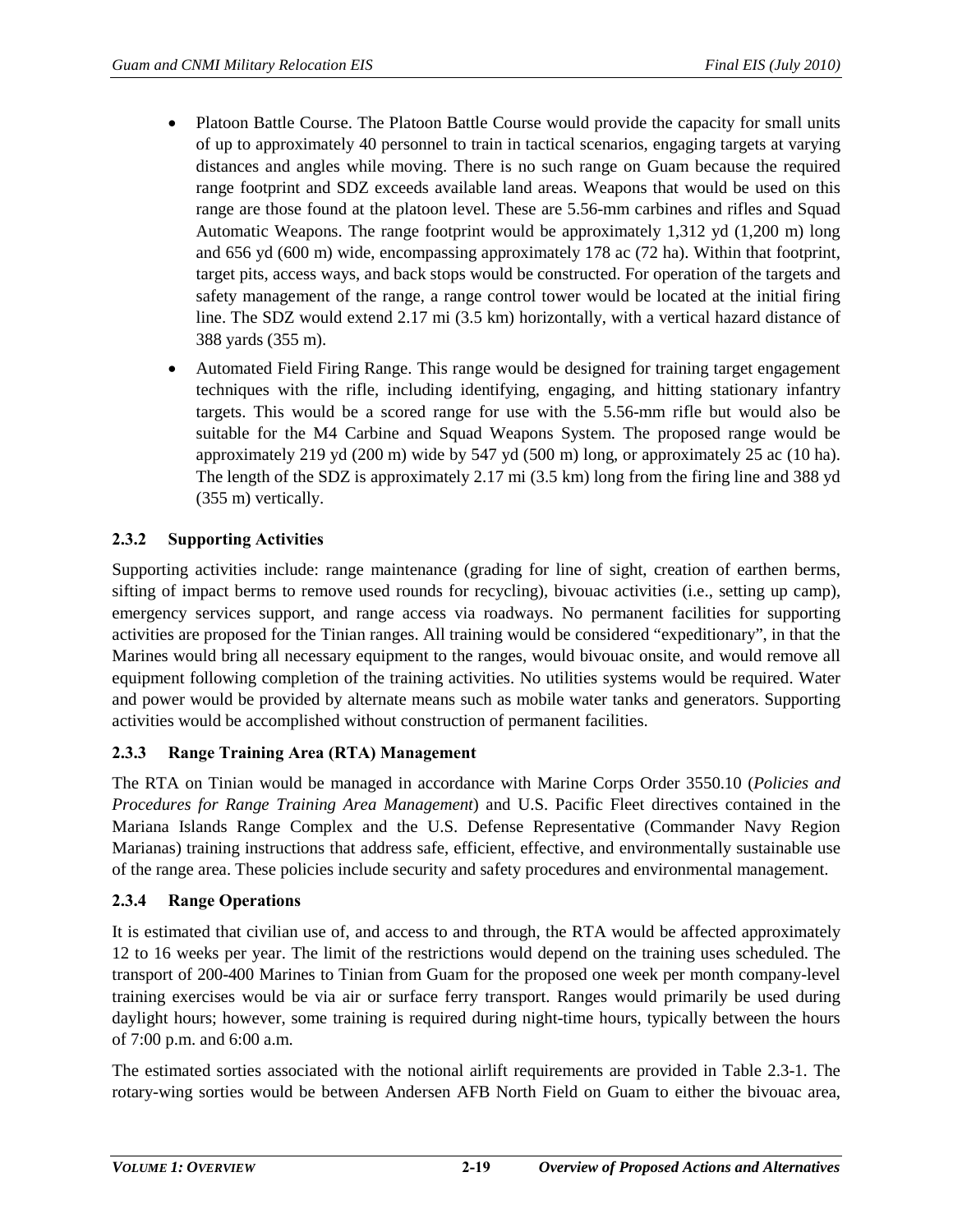North Field or Tinian Airport (West Field) on Tinian. The fixed-winged sorties (C-17s) would be between Andersen AFB and the Tinian Airport (West Field). Tinian Airport (West Field) has the runway requirements for these aircraft. The fixed-winged sorties (C-130s) could use both North Field as an expeditionary field and the Tinian Airport (West Field). If equipment is moved by barge, a single barge would be able to carry the equipment necessary to support the estimated 200 to 400 Marines training evolution. Based on past practices and other range operations, elements of RTA management such as range security, range maintenance, vehicle maintenance, emergency services (fire fighting and medical), personnel support for range users (including transportation services and food services), and environmental services may be accomplished on a contract basis.

| Aircraft Type | Capacity (Marines<br>Transported) per<br>Sortie | Sorties for Airlift of<br>200 Marines | Sorties for Airlift of<br>400 Marines |
|---------------|-------------------------------------------------|---------------------------------------|---------------------------------------|
| $CH-53D$      | 37                                              |                                       |                                       |
| $CH-53E$      | 55                                              |                                       |                                       |
| $MV-22$       | 20                                              | 10                                    | 20                                    |
| $C-130$       | 76                                              |                                       |                                       |
| $C-17$        | 02                                              |                                       |                                       |

**Table 2.3-1. Estimated Sorties Associated with the Notional Airlift Requirements**

## **2.3.5 Airspace**

FAA Order JO 7400.2G, Procedures for Handling Airspace Matters (FAA 2008), and Marine Corps Order P3550.10, Polices and Procedures for Range and Training Area Management (Marine Corps 2005), do not require the establishment of restricted areas over small arms ranges. Airspace would continue to be managed by the FAA using established policies. Establishment of restricted area airspace for training on Tinian is not part of the proposed action evaluated in this EIS.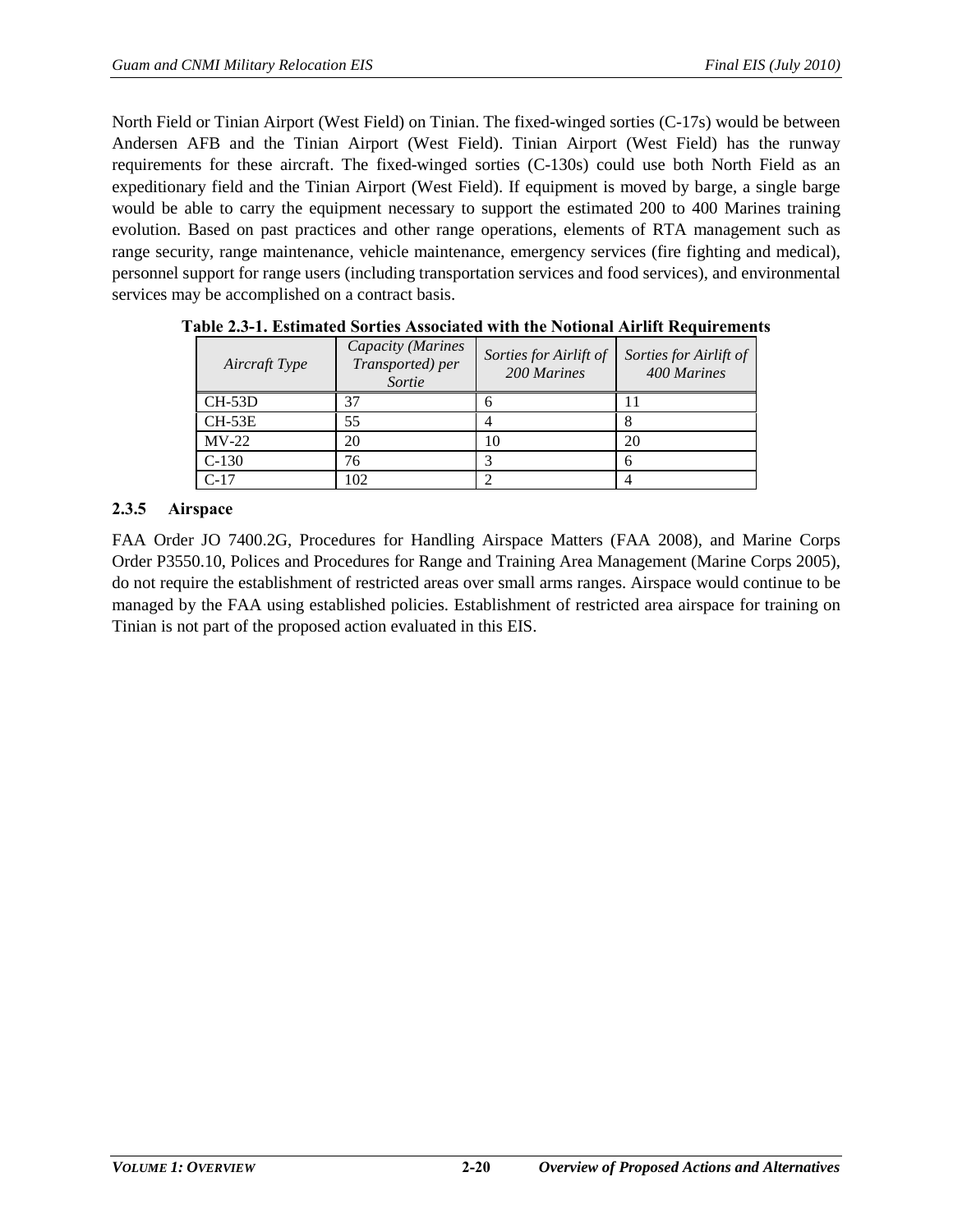## **2.4 AIRCRAFT CARRIER BERTHING**

#### **2.4.1 Operation**

The Pentagon's strategic QDR of 2006 supports an increased Navy presence in the Pacific. The most current QDR in 2010 reconfirms the Navy's capability for a "robust forward presence." To meet this objective, on average six aircraft carriers, including air wings and escort ships, would be homeported in the Pacific. The mission of the aircraft carrier includes:

- Providing a credible, sustainable, independent forward presence and conventional deterrence in peacetime
- Operating as the cornerstone of joint/allied maritime expeditionary forces in times of crisis
- Operating and supporting aircraft attacks on enemies, protecting friendly forces and engaging in sustained independent operations in war

# *Chapter 2:*

- *2.1 Overview*
- *2.2 Marine Corps Relocation Guam*
- *2.3 Marine Corps Relocation Training on Tinian*
- *2.4 Aircraft Carrier Berthing*
- *2.5 Army AMDTF*
- *2.6 Related Actions Utilities and Roadway Projects (Guam)*
- *2.7 Construction*

Five of the six aircraft carriers are homeported on the west coast of the contiguous U.S. Rather than traveling long distances to U.S. homeport bases to refresh forces and conduct emergent repairs, the Navy proposes increased numbers and durations of aircraft carrier visits to Guam, the closest U.S. sovereign soil to the CSG operational areas in the Western Pacific. These visits would facilitate a greater transient presence in the Western Pacific. The increased presence on Guam may include up to 63 days total per year as operational requirements dictate. A new deep-draft wharf at Apra Harbor is proposed to support the transient aircraft carrier capability

Currently, Apra Harbor supports an average of two CSG port calls for an average of up to 7 days in duration per year, though actual port visits and durations are subject to change based upon Fleet operational requirements. Previous nuclear powered aircraft carrier berthing has been at Kilo Wharf. The longer transient visits, however, would interfere with existing ammunition operations at Kilo Wharf. It is the only DoD ammunition wharf in the Western Pacific and serves 12 to 14 ammunition ships in the area of operations.

## **2.4.2 Wharf Locations**

An assessment of existing Navy wharves revealed the need for new construction. The Navy proposes to construct a deep-draft wharf and supporting infrastructure in Outer Apra Harbor to berth transient aircraft carriers and provide shoreside utilities. While berthed, the ships would be resupplied using the current logistics infrastructure. The ships do not require housing for crew or additional training facilities, but do require utilities and limited temporary shoreside facilities for Sailor liberty support services.

No new facilities are proposed to support the aircraft carrier escort ships. They would be accommodated at Inner Apra Harbor wharves on a space available basis. The Inner Apra Harbor wharf improvements proposed under the Marine Corps action would also benefit the CSG escort ships.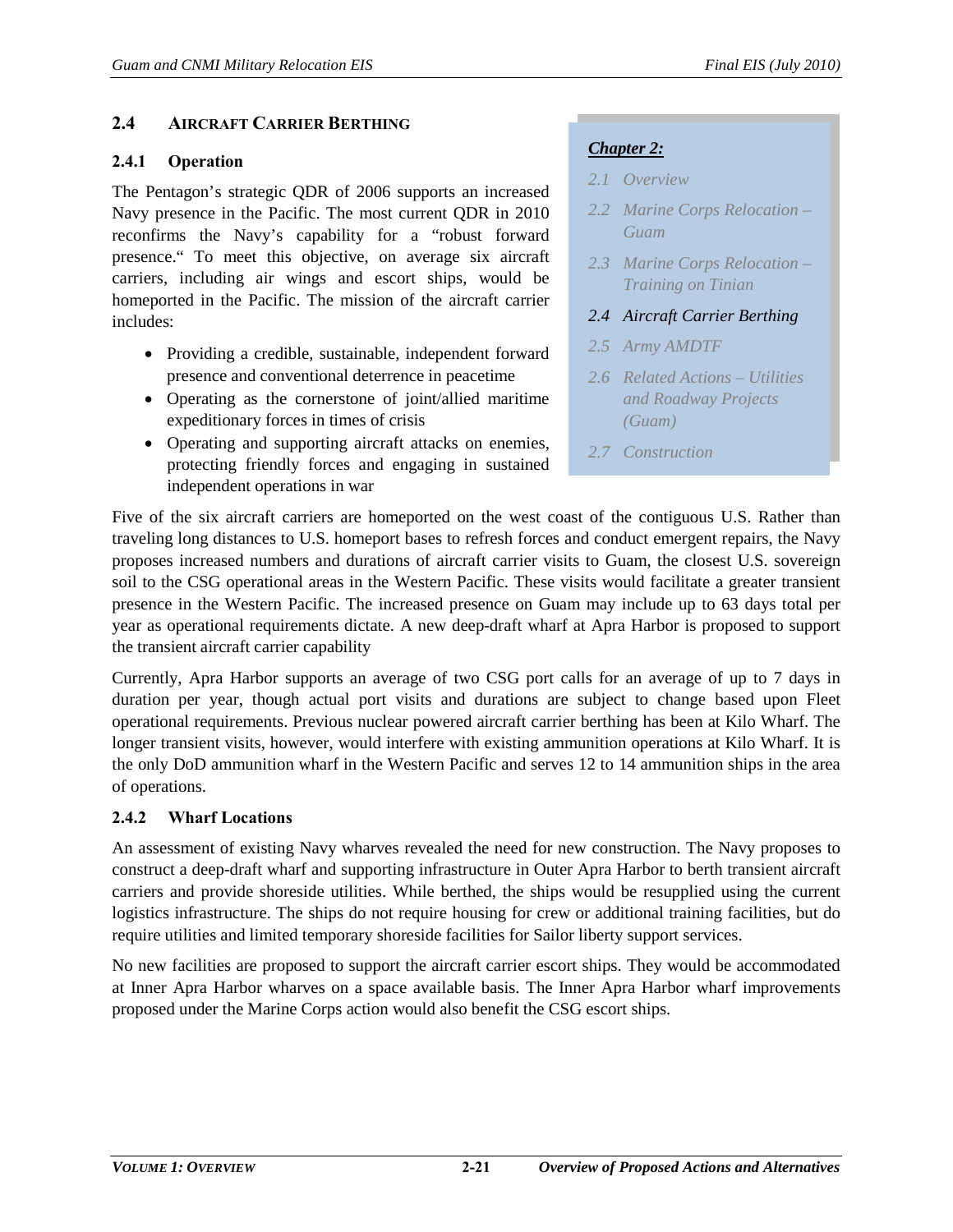#### **2.4.3 Wharf Design**

Several structural design and alignment options were developed for Polaris Point and Former Ship Repair Facility alternatives. General site compatibility, constructability, costs, and seismic performance were evaluated in a feasibility study that represents a 20-30% level of design (NAVFAC Pacific 2008). The evaluation of seismicity, storm surge, wave analysis, bathymetry, and construction costs favored a vertical steel pile wharf over a concrete caisson and sheet pile bulkhead design. The vertical steel pile wharf design is assessed in the EIS impact analysis. If during the development of the 100% level of design, a different design is proposed, additional consultation with a regulatory agency including the USACE would be initiated. All designs are described further in Volume 4.

## **2.4.4 Dredging**

The dredging methods and dredged material management options are as described for the proposed dredging at Sierra Wharf under the Marine Corps action (Section [2.2.3.1\)](#page-10-0). The EIS assumes mechanical dredging, which has been the standard practice for construction and maintenance dredging in Apra Harbor. Other options include hydraulic dredging, but mechanical is perceived to be the environmentally most conservative due to releases of dredged material into the water column and temporary impacts to water quality.

Based on the sediment chemistry analysis of 14 sediment core samples that were composited into three samples by geographic area (i.e., turning basin, Polaris Point and Former SRF), the dredged material from wharf alternatives and turning basin areas is likely to be suitable for ocean disposal or upland placement in dewatering sites (NAVFAC Pacific 2006). Beneficial reuse is the preferred dredged material management alternative and several potential local reuse opportunities have been identified and are discussed in this EIS. Beneficial reuse remains an important option and is a priority. The material could be retained for Navy use (e.g., landfill cover, fill of berms in new military ranges, wharf stabilization, etc.), removed by the Government of Guam (GovGuam) (including the Port Authority of Guam), or sold to another party. Options for beneficial reuse of dredged material would be examined on a case-by-case basis.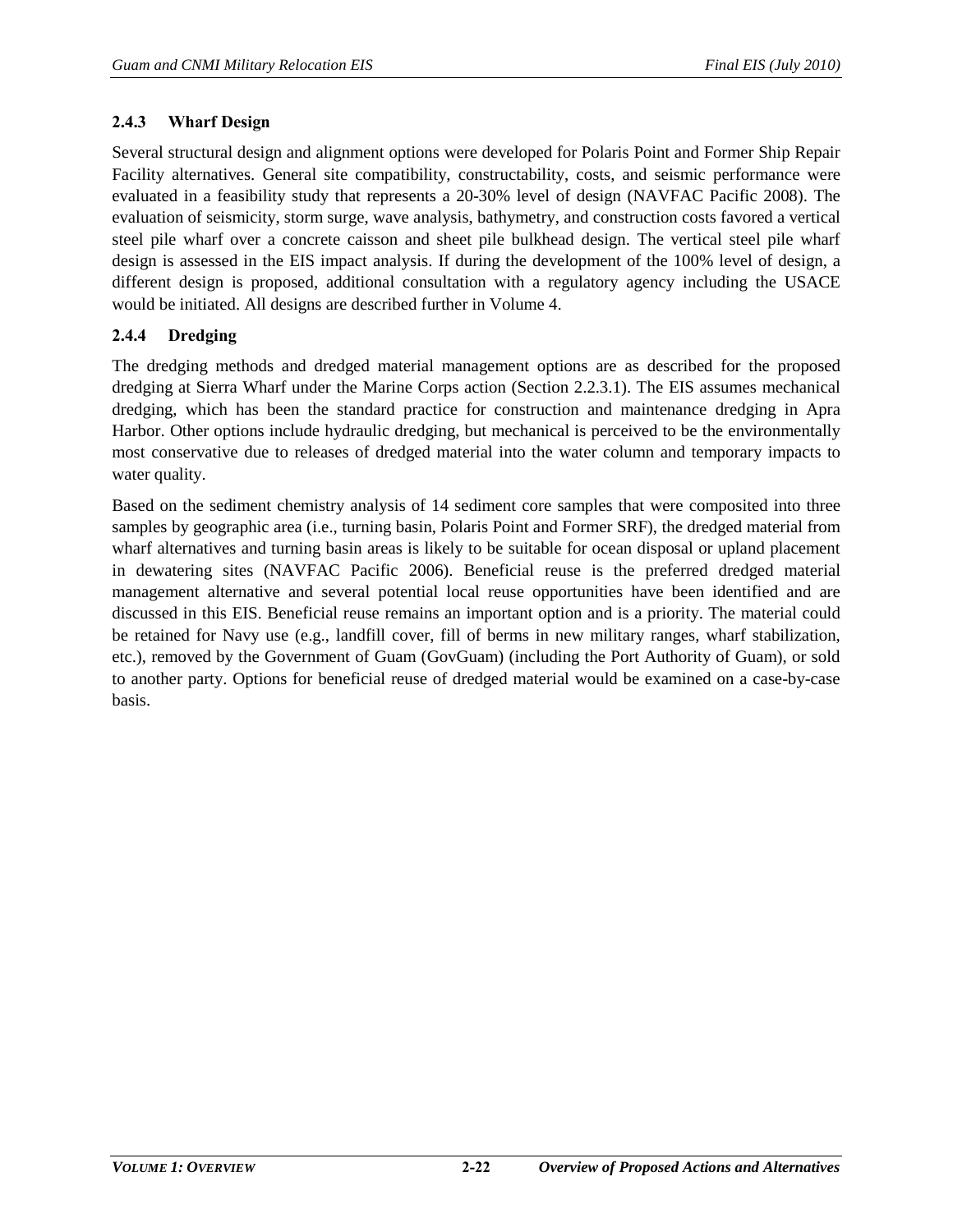## **2.5 ARMY AMDTF**

#### **2.5.1 Background**

On December 16, 2002, National Security Presidential Directive-23 directed the DoD to establish a capability to protect the U.S. homeland, forces, and its allies from ballistic missile attacks starting in 2004.

The ballistic missile defense program develops the capability to defend territories and forces of the U.S. and its allies against all classes and ranges of ballistic missile threats. The proposed action is comprised of developing facilities and infrastructure on Guam to support relocating approximately 630 military personnel and their 950 dependents to establish and operate an AMDTF. The proposed Army AMDTF would be placed on Guam to defend U.S. interests on Guam from any threat of ballistic missiles. Its defensive umbrella would ensure that local military assets are protected and remain available to meet their military missions.

## *Chapter 2:*

- *2.1 Overview*
- *2.2 Marine Corps Relocation Guam*
- *2.3 Marine Corps Relocation Training on Tinian*
- *2.4 Aircraft Carrier Berthing*
- *2.5 Army AMDTF*
- *2.6 Related Actions Utilities and Roadway Project (Guam)*
- *2.7 Construction*

The proposed Army AMDTF on Guam contains the following three missile components:

- The Terminal High-Altitude Area Defense (THAAD) system is a long-range, land-based theater defense weapon which acts as the upper tier of defense against ballistic missiles. This system is designed to intercept missiles during late mid-course or final stage flight. The THAAD flies at high altitudes and provides broad area coverage against threats to critical assets such as population centers, industrial resources, and military forces.
- Patriot Missiles target short-range ballistic missiles which threaten the THAAD or other civilian or military assets on Guam. This weapon system is a point defense option with limited range designed to strike ballistic missiles, aircraft, unmanned aerial vehicles, and cruise missiles just before impact. This system utilizes hit-to-kill technology.
- A Surface-Launched Advanced Medium-Range Air-to-Air Missile (SLAMRAAM) engages targets to beyond line-of-sight and defends against the air threat from unmanned aerial vehicles and cruise missiles.

The Army AMDTF is a ground force and would not be accompanied by aircraft or ships. Components would include command and control, missile field teams, maintenance, and logistics/supplies support. The proposed mode of operation relies on inter-service agreements for all other support facilities.

## 2.5.1.1 Administration/HQ and Maintenance

During a typical notional work week, operations at the administration/HQ and maintenance facilities would occur 12 hours per day and 5 days per week. Each day, approximately 630 personnel would first report to the administration/HQ facilities for daily briefings and other activities before reporting to their assigned duty locations, including the emplacement sites.

Maintenance activities, including vehicle services (oil changes and lubrications, brake jobs) and any engine maintenance repairs that are needed would be conducted. Other repair activities would include air conditioning repair, generator repair, communication equipment repair and testing, and radar system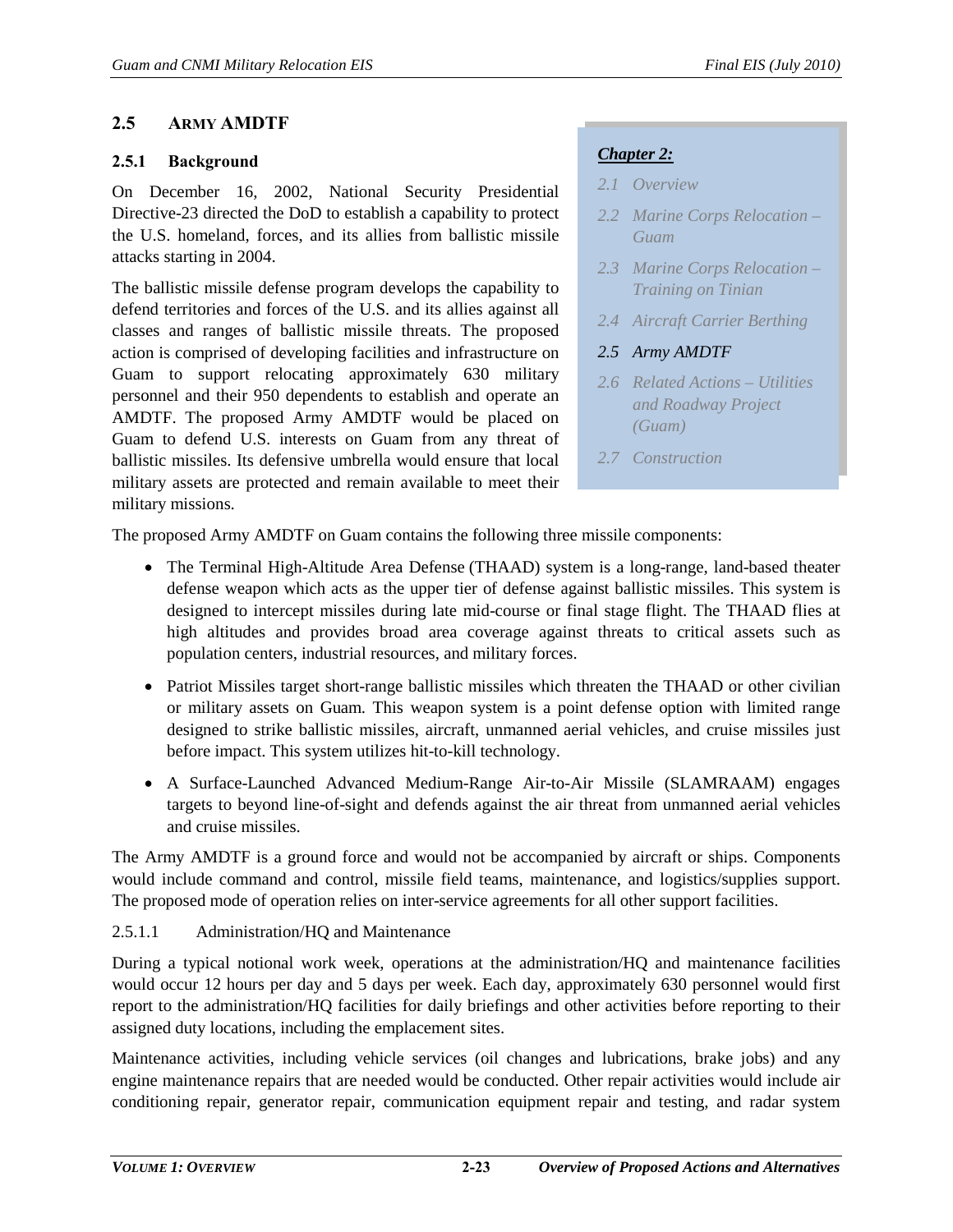repairs (may require radiating to validate repair). Painting would only be done for minor repairs. Other activities would include storage of petroleum, oils and lubricant products, battery storage, fuel dispensing, and welding.

## 2.5.1.2 Weapons Emplacement Sites

Planned preventive maintenance would require a minimum continuous period of 45 minutes daily Monday-Friday. Personnel would be on-site after initially reporting to administration/HQ and the system would be active based on need. Each THAAD and Patriot Missile facility would be maintained by approximately 25 personnel at any given time.

#### 2.5.1.3 Training

Two major categories of training would be required: individual/crew and collective. Individual/crew training would include basic rifle marksmanship and crew-served weapons training. Training ranges on Guam and in the CNMI are considered joint use (i.e., available to all U.S. forces). Consequently, the Army would utilize ranges within the Mariana Islands Range Complex for this type of training. Collective training would be required for the AMDTF. Regular crew training on all aspects leading up to and through a launch would be required for THADD, Patriot, and SLAMRAAM weapons systems. These training exercises would be conducted at the Army facilities and no training-specific facilities would be required. No live-fire missile launch training exercises would occur on Guam or in the CNMI.

## **2.5.2 Proposed Action**

The Army AMDTF proposed action for the development of facilities and infrastructure consists of five main elements:

- 1. Administration/HQ and maintenance facilities
- 2. Munitions storage
- 3. Unaccompanied and family housing and associated QOL facilities
- 4. SUA (a restricted area) due to potential radar operation hazards to military and civilian aircraft
- 5. Weapons emplacement sites

The administration/HQ and maintenance facilities would comprise approximately 28 ac (11 ha) of developed land that includes a battalion HQ, company facilities, and tactical vehicle maintenance facilities. The siting options and analyses, including the alternatives considered and dismissed for HQ, operations, bachelor quarters, and family housing would be as described for the Marine Corps portion of the proposed action (see Section [2.2\)](#page-6-0). Requirements for the facilities are addressed in the Marine Corps Main Cantonment component as the Army and Marine Corps would be sharing these facilities. The AMDTF support facility alternatives are: co-location of support facilities with the Marine Corps facilities at Naval Computer and Telecommunications Station (NCTS) Finegayan; locating the Army AMDTF support facilities at Navy Barrigada; and a combination of co-location of HQ facilities with the Marine Corps facilities at NCTS Finegayan and placement of housing facilities at Navy Barrigada and Air Force Barrigada.

Eight new climate-controlled, ECMs, and/or Modular Storage Magazines are proposed on Andersen AFB approximately 1 mi (1.6 km) north of the junction of Route 9 and Route 3A. The ESQD arcs are an important operational component of munitions storage. These are planning areas that surround explosive hazard sites and define the minimum permissible distance between the hazard of the explosive and any inhabited building, public assembly area, and/or the boundary of Department of Defense (DoD) lands. The ESQD arcs for existing munitions storage facilities in MSA 1 encompass much of the land in central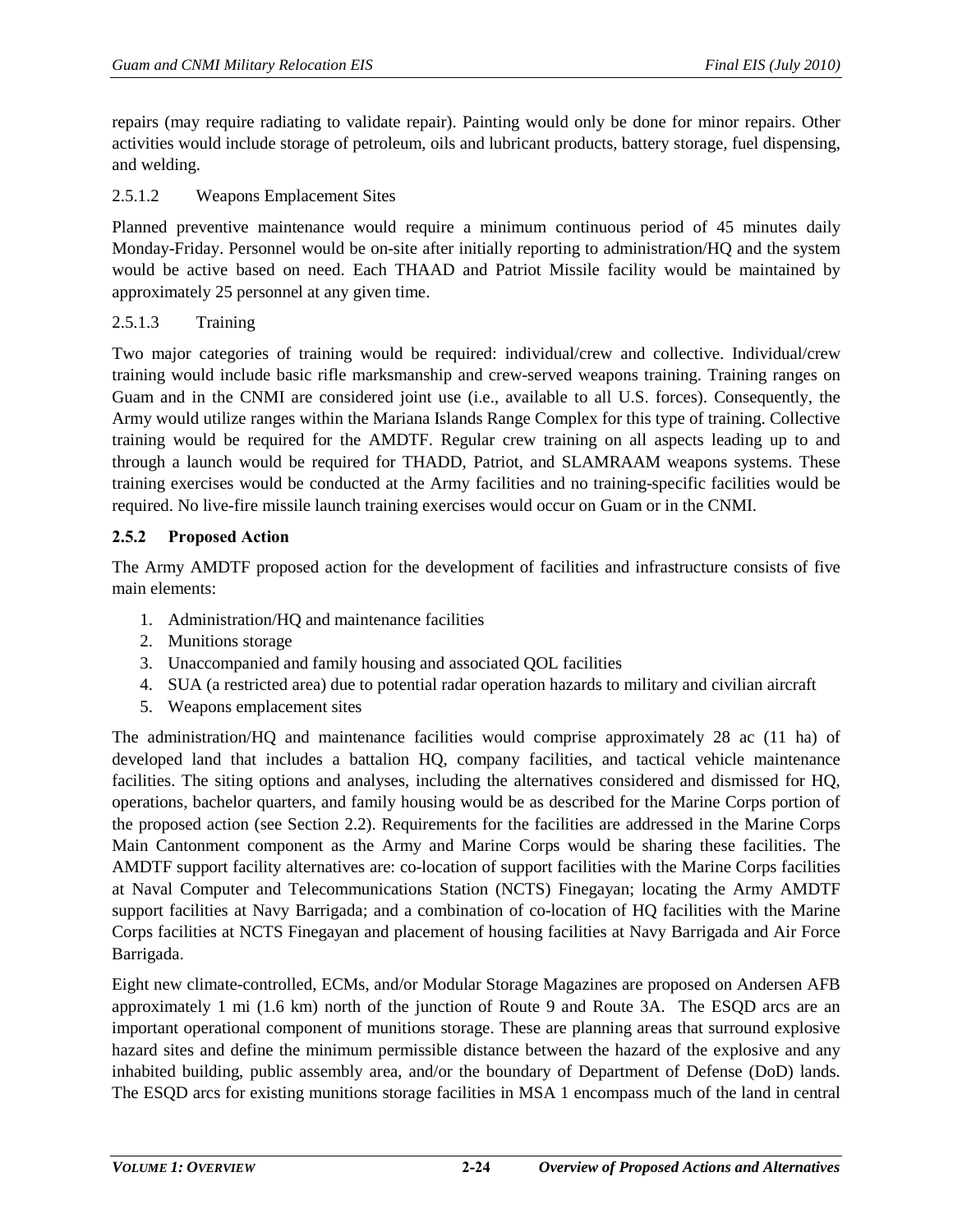Andersen AFB. Due to the hazards associated with the munitions to be stored in them, the ESQD arcs for the proposed new munitions storage facilities would extend to 1,250 feet (381 m) from each magazine. The ESQD arcs for the new magazines would encompass land outside the area of existing ESQD arcs, so the existing arcs would expand.

During THAAD radar operation, there is a potential hazard to military and civilian aircraft. Therefore, a proposed SUA would be located along and off the northwest coast of Guam. The SUA would consist of a proposed Restricted Area (R-7205) to accommodate hazards associated with THAAD radar operations. Planned preventive maintenance would require a minimum continuous period of 45 minutes daily Monday-Friday. Training and certification periods would be processed to the FAA for approval to use the R-7205 airspace. The FAA would issue a Notice to Airmen prior to scheduled use of the airspace.

The weapons emplacement sites would be constructed to accommodate THAAD and Patriot launcher operations. Associated facilities would include hardstands, readiness buildings, missile and launcher facilities, and inclement weather storage. The Avenger/SLAMRAAM operations are mobile units. Weapon platform siting is classified and is assessed in Classified Appendix L to this Final EIS. This classified information will be reviewed by regulatory agency personnel with the appropriate security clearance.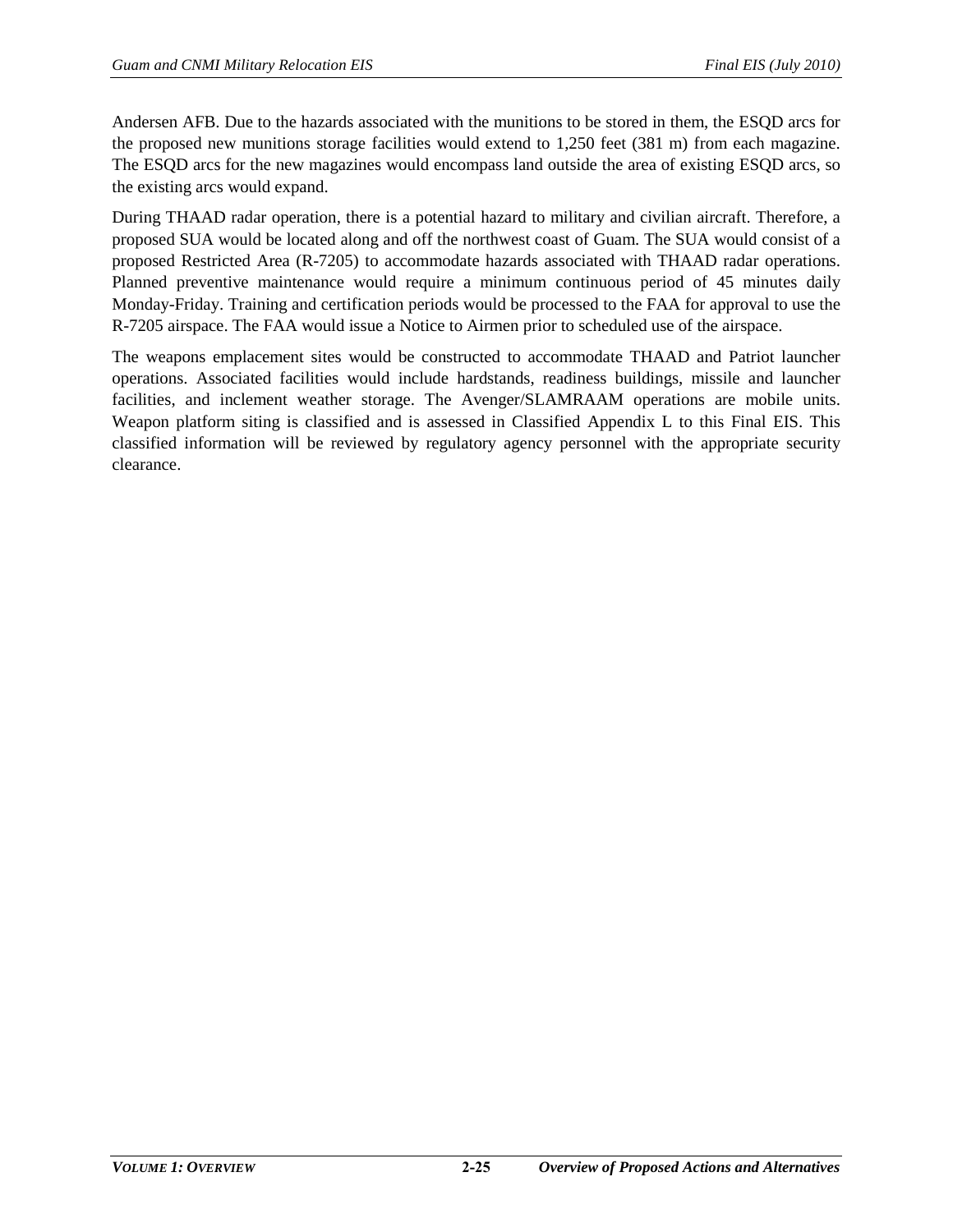# **2.6 RELATED ACTIONS – UTILITIES AND ROADWAY PROJECTS (GUAM)**

The proposed military growth on Guam associated with the relocation of the Marines, the Navy aircraft carrier berthing, and Army AMDTF would increase demands on power, potable water, and wastewater utilities. The proposed actions would also affect the remaining life of the solid waste facilities currently on Guam. For purposes of this EIS, utilities actions are considered "related actions", to be implemented as a part of the proposed actions. To meet the estimated future demand resulting from the proposed actions, basic and long-term alternatives for certain utilities were developed and are presented in Volume 6. The four utilities evaluated are listed below:

- Power
- Potable Water
- Wastewater
- Solid Waste

# *Chapter 2:*

- *2.1 Overview 2.1 Overview*
- *2.2 Marine Corps Relocation Guam*
- *2.3 Marine Corps Relocation*  **Training on Tinian** *2.2 Marine Corps Relocation – Guam 2.3 Marine Corps Relocation – Training on Tinian*
- 2.4 Aircraft Carrier Berthing<br>2.5 Army AMDTF
- *2.5 Army AMDTF*
- 2.6 Related Actions Utilities *Utilities & Roadway and Roadway Projects Projects (Guam) (Guam)*
- *2.7 Construction*

It must be understood that utility and roadway alternatives are tied to the alternatives for the main NEPA actions: the Marine Corps Relocation, the Marine Corps Relocation Training on Tinian, the Aircraft Carrier Berthing, and the Army Air & Missile Defense Task Force. The utility and roadway alternatives are evaluated as options for the best approach considering their impacts to the various resource categories, but are not independent alternatives. Since the utilities are related actions, the "no-action" alternative is not really pertinent to their analyses and presentation. Thus, in Volume 6, "no action" is not evaluated for utilities. However, Chapters 3 and 4, Affected Environment, characterize the existing utility and roadway conditions that would likely continue in the absence of the proposed Marine Corps, Navy and Army actions.

The utility alternatives presented may be either basic alternatives to meet both immediate and long-term needs; or long-term alternatives that would meet needs beyond the temporary surge of the proposed relocation. In addition, while basic alternatives are addressed with known or project-specific information, long-term alternatives are dealt with more generally at a programmatic level. This approach anticipates that long-term alternatives may not be implemented in time to accommodate the Marine Corps relocation schedule. However, basic alternatives would be readily available for pursuit upon signature of the Record of Decision.

DoN representatives have been meeting regularly with Guam Power Authority (GPA) and Guam Waterworks Authority (GWA). These meetings have been to coordinate needed utility upgrades, identify the best technical solutions, discuss business solutions to implement the technical solutions, and lead toward viable utility solutions both on base and off base. Volume 1, Section 4.3 describes the progress made regarding each utility.

It is anticipated that some utilities solutions would be implemented by Special Purpose Entities (SPEs), which would likely be private business entities formed to finance, operate, manage, upgrade, or develop utility plants and associated infrastructure such as collection or distribution systems. It is anticipated that in accordance with the Realignment Roadmap the SPEs would utilize \$740 million of Government of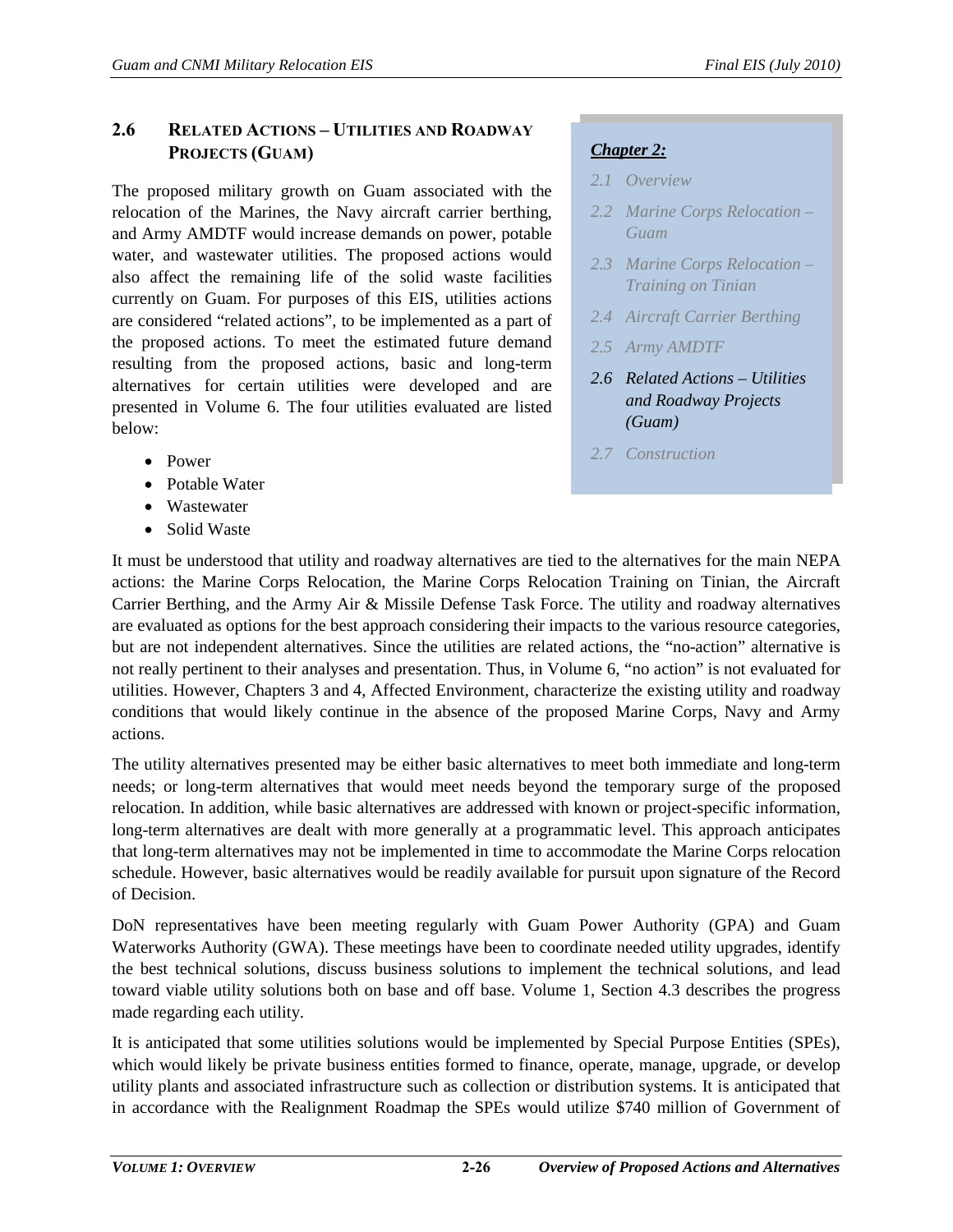Japan financing for utilities infrastructure improvements to support for the  $3<sup>rd</sup>$  Marine Expeditionary Force (III MEF) forces that would be realigning from Okinawa to Guam. Alternatively, Government of Japan financing could be provided to Guam utilities to conduct the upgrades. The precise manner in which these SPEs would operate is not known. The Department of the Navy will not exercise any authority or control over the SPEs but is committed to facilitate discussions between the Government of Japan, the SPEs, and Guam to focus SPE efforts on addressing utility impacts associated with the realignment, including short-term construction work force and long-term population growth. The U.S. Government would then likely purchase utilities from the SPE or Guam utility under a utilities service contract. Fees generated through utilities service contracts could be used by the SPE or Guam utility to repay financing costs or a portion thereof. The DoD rate structure that would be established with any utilities service contract with a SPE or Guam utility would reflect current rates adjusted for inflation. Given that these SPEs have yet to be formed, these business arrangements are not currently defined in detail. Therefore, they are presented as "conceptual" business arrangements.

Long-term utility alternatives, if necessary, may require further NEPA-tiered and/or supplemental documentation as they are not evaluated herein at the project specific level, but only programmatically. If the NEPA documents are tiered from this Final EIS, the proposal and documentation would be procedurally related to the large-scale proposals to implement any of the long-term alternatives presented.

Volume 6 also evaluates the related action pertaining to roadway improvements on Guam. The Guam Road Network (GRN) is comprised of the non-military roadway system on the island of Guam. Construction of the GRN is required to provide mission-critical transportation infrastructure as part of the planned construction, training, and operations associated with the Marines, Navy, and Army proposed actions. Improvements to the roadway network are needed to allow efficient and safe access to military lands for construction of facilities and to accommodate both military-related and projected organic (ongoing) traffic growth on Guam. Without improved roads and bridges, the movement of people, materials, equipment, and waste associated with construction and operations would result in congestion. Additionally, the resultant wear and tear on existing roads could severely limit the construction schedule if these roadway and bridge projects are not implemented. Proposed improvements to the GRN would result in roadway strengthening, bridge replacement, increasing roadway capacity, roadway realignment (Route 15), providing new access, and enhancing roadway safety in response to construction for military relocation and growth.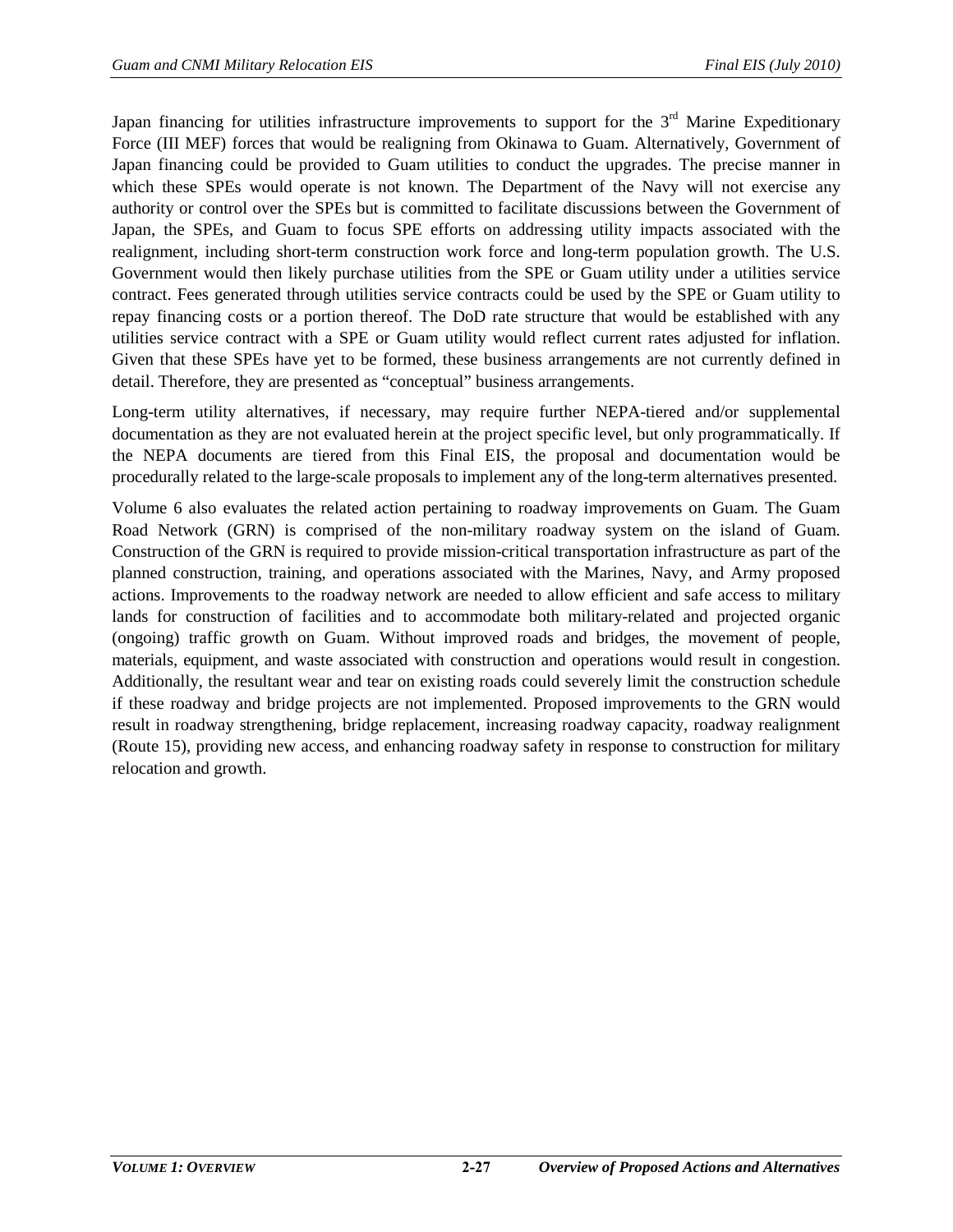# **2.7 CONSTRUCTION**

This subsection discusses the construction aspects of the proposed actions and alternatives. Based on the estimates of the project planners, the proposed actions would result in approximately \$12 billion, in 2008 dollars, worth of construction occurring on Guam between 2010 and 2016. Although the desired completion date for Marine relocation is 2014, the construction would likely continue to 2016.

The physical environment is primarily affected during the construction phase due to the actual physical aspects of construction. Construction would typically include (1) demolition, site clearing and grubbing, and grading; (2) horizontal layouts including placing infrastructures and roadways; and (3) vertical building including building of facilities, structures, housing, and related uses such as parks, training areas, and landscaping. Construction activities are typically short-term and in most cases would be completed in a 1- to 2-year period. However, because

# *Chapter 2:*

- *2.1 Overview*
- *2.2 Marine Corps Relocation Guam*
- *2.3 Marine Corps Relocation Training on Tinian*
- *2.4 Aircraft Carrier Berthing*
- *2.5 Army AMDTF*
- *2.6 Related Actions Utilities and Roadway Projects (Guam)*
- *2.7 Construction*

construction would likely occur in different geographical areas concurrently, the impacts, especially when considering commonly used facilities, such as roads, utilities, landfill locations, ports, and workers' housing, would have individual as well as a cumulative impact. See Volume 7, Proposed Mitigation Measures, Preferred Alternatives' Impacts, and Cumulative Impacts, for more information.

## **2.7.1 Overview**

## 2.7.1.1 Military Construction Funding

Military construction funding would be used for a significant portion of the construction for the proposed actions. The Congressional Armed Services Committees specify military construction funding by state/territory, installation, and project in the actual statutory language. Once the funds are appropriated, they can be spent over a five year period. This form of funding provides much greater flexibility than operations and maintenance funding that must be obligated (spent) for the year appropriated. Volume 7, Chapter 2 presents two proposed mitigation measures that would impact the on-island population during construction to reduce the impacts. One proposed mitigation measure is to extend the arrival time of military personnel and their dependents to trail construction without altering the construction schedule. This is referred to as a reduction in force flow. A second proposed mitigation measure is adaptive program management. The DoD would adaptively manage the construction by slowing the tempo of construction and the adjusting sequencing of construction activities to directly influence workforce population levels associated with the proposed action before unacceptable conditions exceed infrastructure capabilities. The latter mitigation would also likely result in reduced force flow.

## 2.7.1.2 Value and Schedule

The proposed actions would be constructed over a six year period: 2010 - 2016.

Construction values have been calculated for each year, for each DoD component, and for the related actions direct and indirect impacts. The schedule and values are summarized in Table 2.7-1.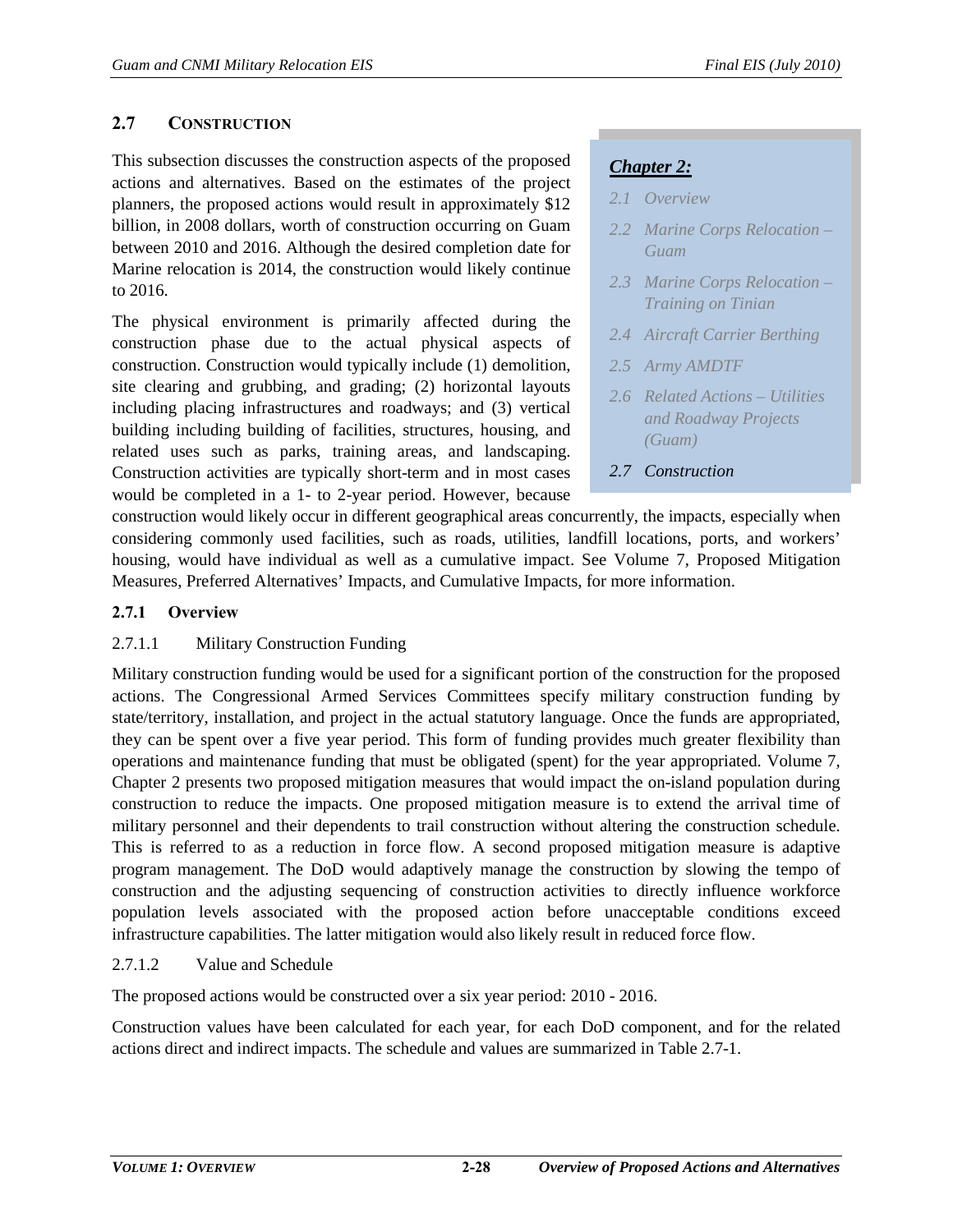| Year  | Marine Corps    | <b>Navy</b>   | Army          | <b>Related Actions</b> | Totals           |
|-------|-----------------|---------------|---------------|------------------------|------------------|
| 2010  | \$424,780,371   | \$0           | \$0           | \$99,666,667           | \$524,447,038    |
| 2011  | \$1,022,986,846 | \$61,320,000  | \$0           | \$217,666,667          | \$1,301,973,512  |
| 2012  | \$1,647,695,494 | \$81,760,000  | \$0           | \$483,560,000          | \$2,213,015,494  |
| 2013  | \$2,108,773,907 | \$81,760,000  | \$0           | \$532,293,333          | \$2,722,827,241  |
| 2014  | \$2,034,326,311 | \$61,320,000  | \$241,581,604 | \$468,293,333          | \$2,805,521,248  |
| 2015  | \$1,409,617,662 | \$0           | \$241,581,604 | \$202,400,000          | \$1,853,599,266  |
| 2016  | \$523,758,878   | \$0           | \$0           | \$54,000,000           | \$577,758,878    |
| Total | \$9,171,939,469 | \$286,160,000 | \$483,163,208 | \$2,057,880,000        | \$11,999,142,677 |

|  | <b>Table 2.7-1. Unconstrained Construction Values</b> |  |  |
|--|-------------------------------------------------------|--|--|
|--|-------------------------------------------------------|--|--|

*Note:* The above are in 2008 dollars. *Source*: NAVFAC Pacific 2009b.

#### 2.7.1.3 Locations

The primary locations of Marine Corps, Navy, and Army, utilities and road widening construction are identified in Table 2.7-2 through Table 2.7-6.

| Facility                         | Location                 | <i>Alternative</i>          |  |
|----------------------------------|--------------------------|-----------------------------|--|
|                                  | Finegayan (NCTS & South) | Alternatives 1, 2, 3, & 8   |  |
|                                  | NCTS (Potts Junction)    |                             |  |
| Main Cantonment                  | Former FAA               | Alternatives 1, 2, & 8      |  |
|                                  | Harmon Annex             | Alternative 1               |  |
|                                  | Air Force Barrigada      | Alternatives $3 & 8$        |  |
|                                  | Navy Barrigada           | Alternative 3               |  |
| Marine Corps Air Combat Element  | Andersen AFB North Ramp  | Alternatives 1, 2, 3, & 8   |  |
| <b>Training Facility</b>         | Andersen South           | Alternatives 1, 2, 3, $& 8$ |  |
| <b>Munitions Storage</b>         | Fena NMS                 | Alternatives 1, 2, 3, $& 8$ |  |
| Munitions Storage Area 1 Storage | Andersen AFB             | Alternatives 1, 2, 3, $& 8$ |  |
| Air Embarkation                  | Andersen AFB             | Alternatives 1, 2, 3, & 8   |  |
| Victor Wharf Embarkation         | Naval Base Guam          | Alternatives 1, 2, 3, $& 8$ |  |

**Table 2.7-2. Primary Locations of Marine Corps Construction**

## **Table 2.7-3. Primary Locations of Navy Construction**

| Facility                           | Location        | <i>Alternative</i>    |
|------------------------------------|-----------------|-----------------------|
| Aircraft Carrier Wharf Apra Harbor | Naval Base Guam | Alternatives $1 \& 2$ |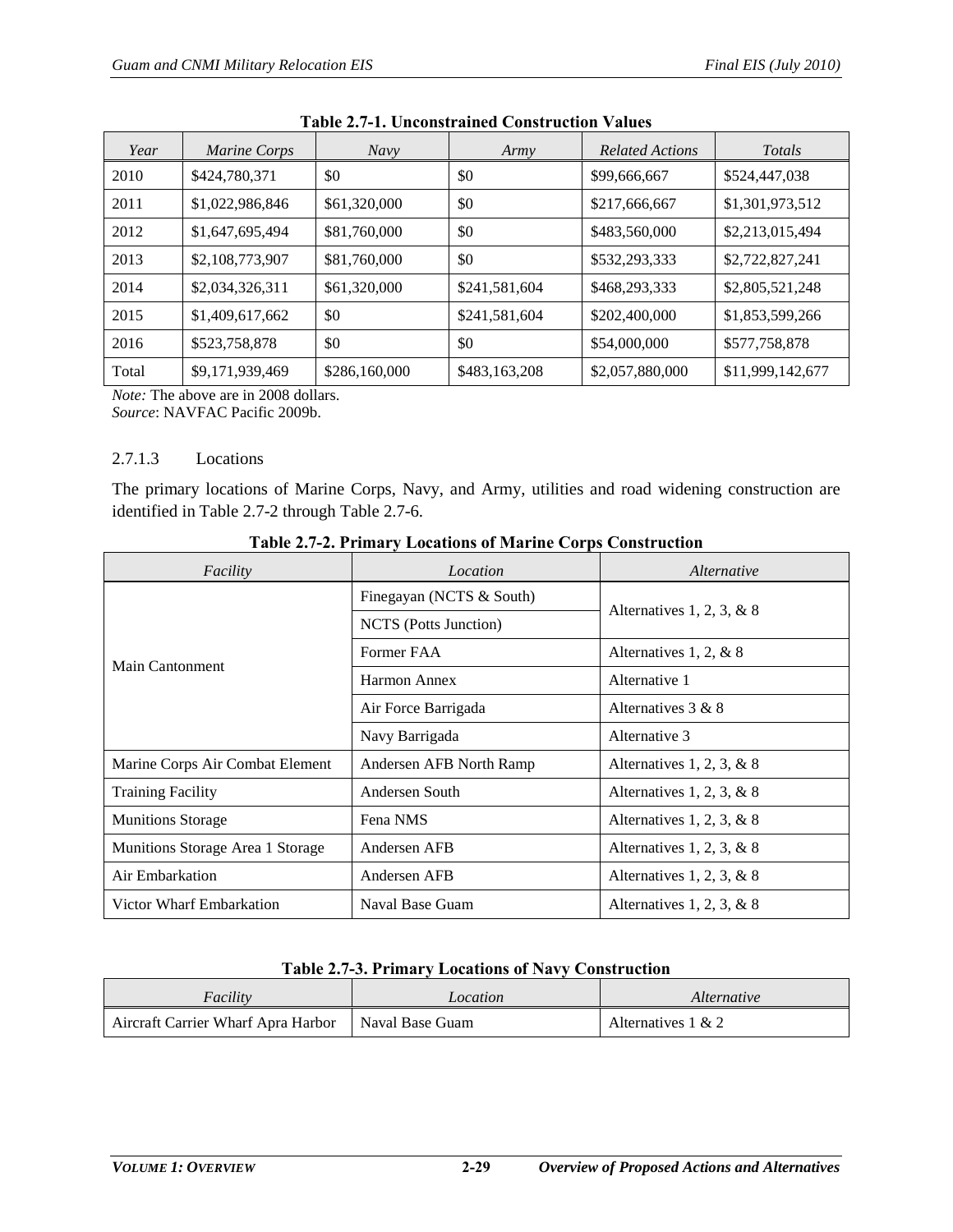| Facility                 | Location       | <i>Alternative</i>       |  |
|--------------------------|----------------|--------------------------|--|
|                          | Finegayan      | Alternatives 1 and 3     |  |
| Army Missile Defense     | Navy Barrigada | Alternative 2            |  |
| <b>Munitions Storage</b> | Andersen AFB   | Alternatives 1, 2, $& 3$ |  |

|  |  |  |  | <b>Table 2.7-4. Primary Locations of Army Construction</b> |
|--|--|--|--|------------------------------------------------------------|
|--|--|--|--|------------------------------------------------------------|

# **Table 2.7-5. Primary Locations of Utilities Construction**

| Facility                                                                                                                                                                                                                                                   | Location                          | <i>Alternative</i>         |  |
|------------------------------------------------------------------------------------------------------------------------------------------------------------------------------------------------------------------------------------------------------------|-----------------------------------|----------------------------|--|
| <b>Recondition Power Stations plus</b><br>transmission and distribution<br>upgrades                                                                                                                                                                        | Northern & Central Guam           | <b>Basic Alternative 1</b> |  |
| Additional water capacity of 11.3<br>million gallons per day (MGd),<br>which is anticipated to be met by an<br>estimated 22 new water supply<br>wells, refurbish some existing wells,<br>water line improvements, ground<br>level and elevated water tanks | Northern, Central & Southern Guam | Basic Alternative 1        |  |
| Additional water capacity of 11.7<br>MGd, which is anticipated to be met<br>by an estimated 31 New Water<br>Supply Wells, Refurbish Some<br>Existing Wells, water line<br>improvements, ground level and<br>elevated water tanks                           | Northern, Central & Southern Guam | Basic Alternative 2        |  |
| Development of Lost River                                                                                                                                                                                                                                  | Southern Guam                     | Long-Term Alternative 1    |  |
| Desalination                                                                                                                                                                                                                                               | Northern and Central Guam         | Long-Term Alternative 2    |  |
| Dredging of Fena Reservoir                                                                                                                                                                                                                                 | Southern Guam                     | Long-Term Alternative 3    |  |
| Refurbish Northern District<br><b>Wastewater Treatment Plant</b><br>(NDWWTP) Primary Treatment and<br>expand/Upgrade to Secondary<br>Treatment                                                                                                             | Northern and Central Guam         | Basic Alternative 1a       |  |
| Refurbish Primary and<br>expand/Upgrade to Secondary<br>Treatment at NDWWTP and include<br>a New Sewer from Barrigada to<br><b>NDWWTP</b>                                                                                                                  | Northern and Central Guam         | Basic Alternative 1b       |  |
| New Stand-Alone DoD Only<br>Primary/Secondary Treatment Plant<br>on DoD Property With New Outfall<br>and Collection System.                                                                                                                                | Northern & Central Guam           | Long-Term Alternative 1    |  |
| Utilize Existing Navy Landfill Until<br>New Layon Landfill is Open.<br>Continue to use existing Navy<br>Landfill for waste streams not<br>accepted by Layon Landfill.                                                                                      | Southern Guam                     | Basic Alternative 1        |  |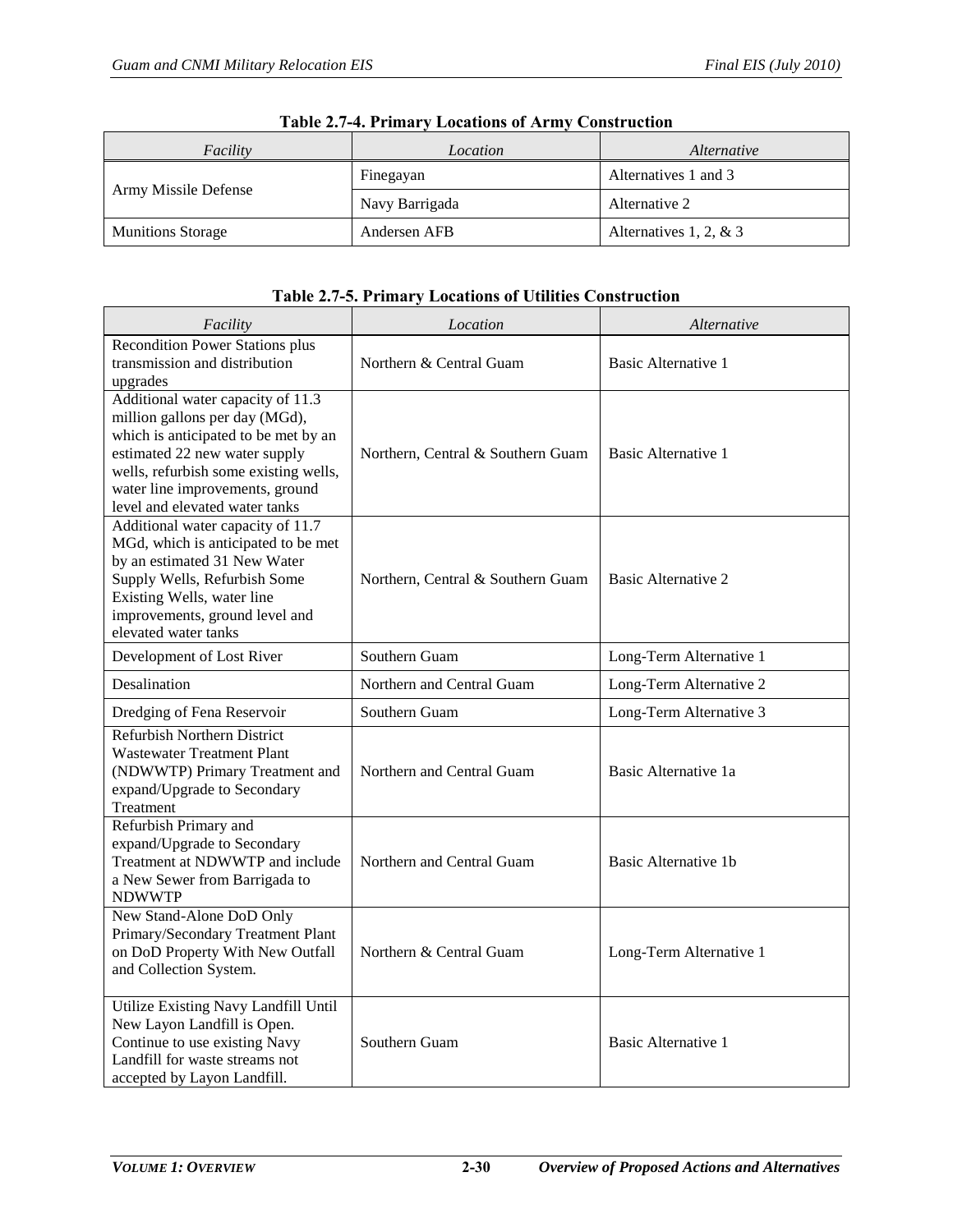| Facility                            | Location                                  | Alternative                 |  |
|-------------------------------------|-------------------------------------------|-----------------------------|--|
| Route 3                             | Route 1 to Route $9 - North$              | Alternatives 1, 2, 3, & 8   |  |
| Route 9                             | Route 3 to Andersen AFB – North           | Alternatives 1, 2, 3, $& 8$ |  |
| Route 8                             | Route 33 (east) to Route $1 -$ Central    | Alternatives 1, 2, 3, $& 8$ |  |
| Route 16                            | Route 10A to Sabana Barrigada - Central   | Alternative 2               |  |
| Route 8A                            | Route 16 to Air Force Barrigada – Central | Alternative 2               |  |
| Route 25                            | Route 16 to Route 26                      | Alternatives 1, 2, 3 & 8    |  |
| Route 26                            | Route 1 to Route 15                       | Alternatives 1, 2, 3 & 8    |  |
| Route 28                            | Route 1 to Route 3                        | Alternatives 1, 2, 3 & 8    |  |
| Agana Bridge<br>$(GRN \#3)$         | Route 1                                   | Alternatives 1, 2, 3 & 8    |  |
| Agueda Bridge<br>(GRN #35)          | Route 1                                   | Alternatives 1, 2, 3 & 8    |  |
| Asan Bridge #1<br>(GRN #35)         | Route 1                                   | Alternatives 1, 2, 3 & 8    |  |
| Asan Bridge #2<br>(GRN #35)         | Route 1                                   | Alternatives 1, 2, 3 & 8    |  |
| <b>Atantano Bridge</b><br>(GRN #35) | Route 1                                   | Alternatives 1, 2, 3 & 8    |  |
| Fonte Bridge<br>(GRN #35)           | Route 1                                   | Alternatives 1, 2, 3 & 8    |  |
| Laguas Bridge<br>(GRN #35)          | Route 1                                   | Alternatives 1, 2, 3 & 8    |  |
| Sasa Bridge<br>(GRN #35)            | Route 1                                   | Alternatives 1, 2, 3 & 8    |  |

| Table 2.7-6. Primary Locations of Roadway Widening |  |
|----------------------------------------------------|--|
| and Bridge Replacement Construction                |  |

Proposed dredging is described in Volumes 2 and 4 would be performed at two Apra Harbor locations:

- Sierra Wharf, Inner Apra Harbor 327,000 cy (250,000 m3) of dredged material, including 2 ft of overdredge
- Aircraft Carrier Wharf, Outer Apra Harbor 479,000 to 608,000 cubic yards (366,221 to 464,849)  $m<sup>3</sup>$ )

Beneficial reuse of dredged material for use in local construction or other rehabilitation projects would be investigated. A second option is upland placement. Five potential associated dredged material upland placement sites are located in the vicinity of Inner Apra Harbor. One or more of the following would be identified for use during the Army Corps of Engineers ACOE) permit process:

- Polaris Point
- Public Works Center
- Field 3
- Field 4
- Field 5

EPA is in the process of designating an ocean dredged material disposal site that would be a third option for the management of dredged material from Apra Harbor, if the material meets rigorous laboratory testing criteria.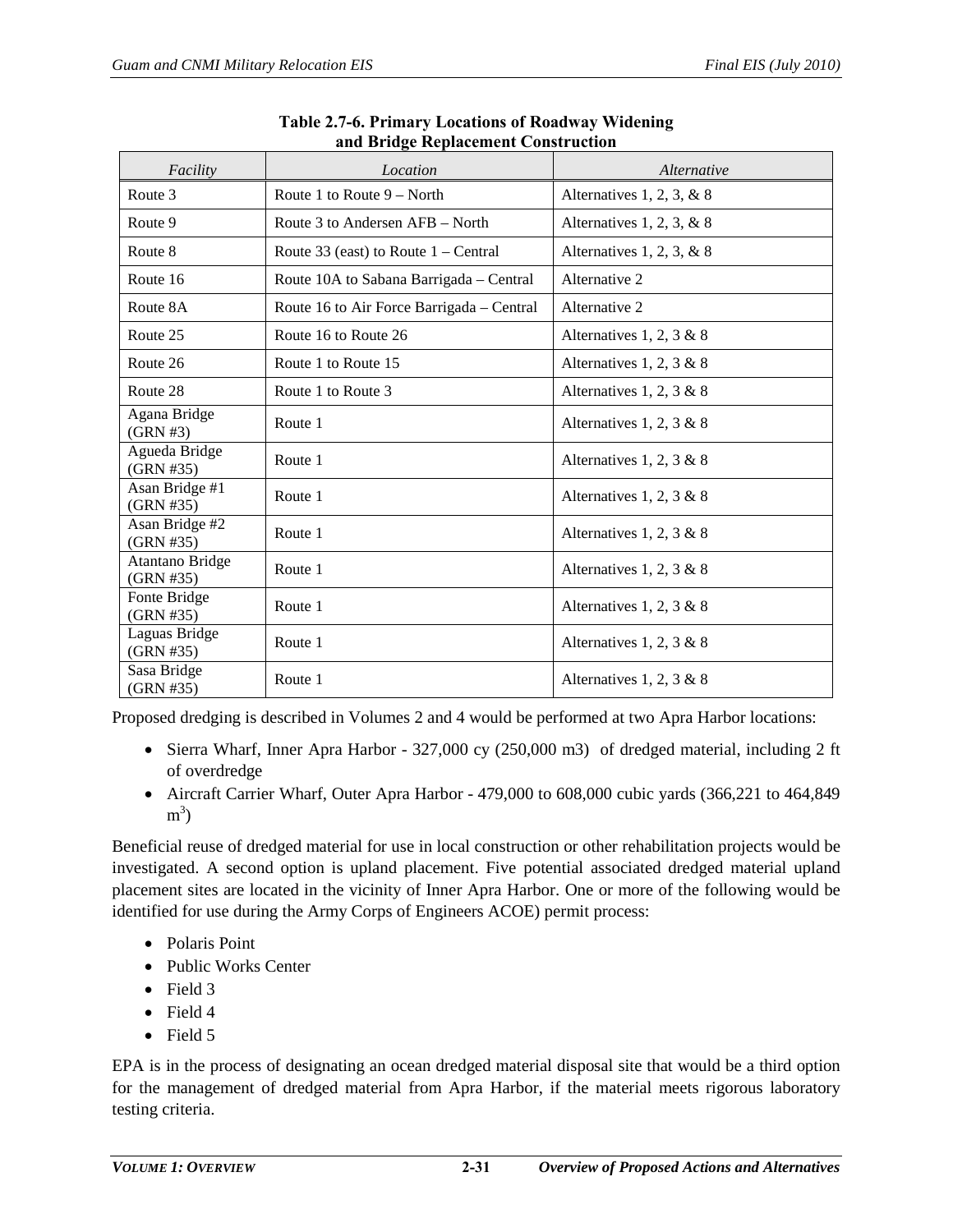#### 2.7.1.4 Construction Requirements

The goal for all proposed construction (and design) is Leadership in Energy and Environmental Design (LEED) Silver rating. The major construction categories would include demolition, clearing and grubbing, grading, structural concrete foundations, building envelope (structural, walls, roofs and insulation), finishes, and subsystems (electrical, plumbing and electrical).

Demolition would generate a significant volume of material, as described in Volume 6, Section 2.4. Asbestos, lead-based paint, and other materials would be assessed and appropriately handled and disposed of primarily on-island.

DoN guidance and qualification for LEED Silver points requires a minimum of 50% of non-hazardous waste and demolition debris be recycled. Discrete items such as doors, windows, cabinets, plumbing, and lighting fixtures can be re-used if removed for reuse. Metal components of rough-in systems, such as conduit and wire, pipe, and duct work can be recycled. Concrete can be crushed for re-use in new portland cement and asphaltic concrete, and as aggregate base below footings, slabs, parking areas, and roads. The presence of paint on most of the existing concrete would affect how the concrete is prepared for use in re-use methods. The alkali content and presence of rebar in existing concrete would be addressed as a part of re-use plans. Emissions from a concrete crushing reuse facility would be controlled according to applicable statutes and regulations.

The clearing and grubbing would generate a mix of soil and organic material. Soil encountered is not expected to be contaminated; however, if it is within an area of known contamination or suspected contamination, the soils would be tested and, if contaminated, would likely be disposed of off-island.

In known uncontaminated areas, the possibility of allowing interested islanders to harvest plants that would be cleared is being considered; also, the contractor may be asked to set plants and trees aside for replanting and/or landscaping after the project is completed. The latter would allow existing indigenous and/or native plants already adapted to the area to be reused and reduce the need to purchase and use exotic plants. Other woody brush, such as tangantangan (*Leucaeha leucocephala*), can be removed and used for mulch. Based on Guam landfill requirements, green waste would be recycled and not placed in public landfills.

The proposed new Guam landfill is located in Layon, near the village of Inarajan. This new landfill is not intended for construction debris disposal but it can use construction debris in its operation (recycled into beneficial use). Construction debris that is not recycled would be directed to Guam Environmental Protection Agency-approved landfills. Grading generally would not create excess material. All clean soil and rock would likely be used on the originating site. Additionally, where possible, soil and rock would be stockpiled and used for other DoD construction projects. Reuse of the concrete, plant materials, clean soil, topsoil, and rock would constitute cost savings as well as promote recycling. Compaction of aggregate and soil would require water and where possible surface runoff water would be captured and used. Fill and/or engineered fill (aggregate or specific ratios of varying sizes) would likely be required but stockpiled material would be selected before new aggregate materials are purchased. Grading typically requires dust control and periodic or continuous watering may be needed. However, because rainfall occurs frequently (85 inches [215 centimeters] to 115 inches [235 centimeters] annually) on Guam and the humidity is high, continuous or frequent watering may not be needed. In order to save potable water resources, designers and contractors would consider captured runoff or brackish water use for water control. Stormwater Pollution Prevention Plans employing Best Management Practices would be prepared and implemented during the grading work.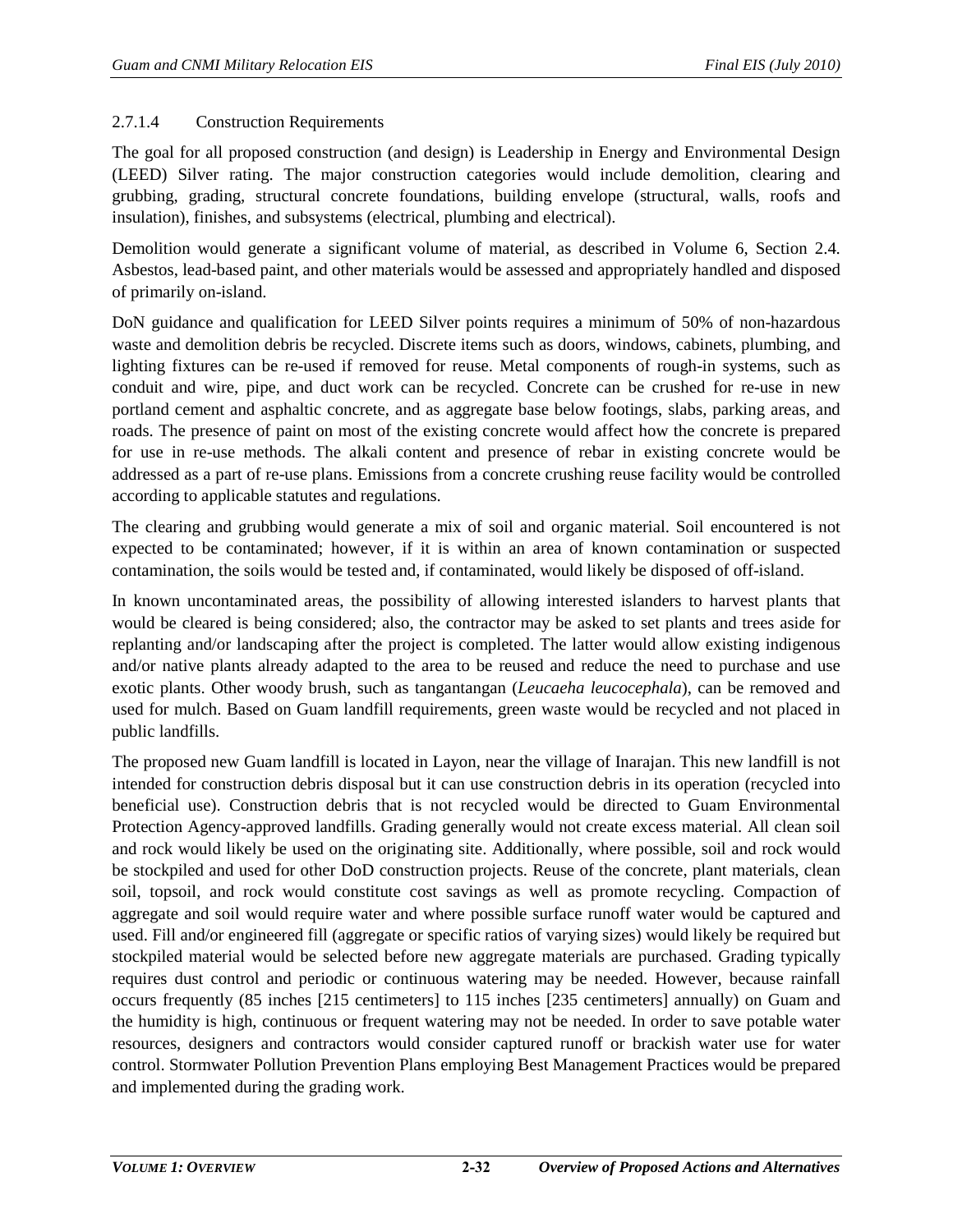All material used at the sites, with the exception of aggregate, clean soil, and topsoil would be imported from off-island. Because most of the construction materials used must be imported from off-island, the DoD would reuse demolition waste and recover and use plant materials, clean soil, topsoil, and rocks when effective. This would limit construction materials from off-island thus reducing the need to dispose of the recovered material in a landfill and the resources and facilities needed to ship materials to Guam.

Foundations, walls and roofs would be primarily concrete; some may be cast-in-place and some may be precast. Concrete batch plants would likely be set up on larger construction sites for cast-in-place construction and possibly precast facilities. On-site batch plants would require delivery of cement via specialty hopper trucks; aggregate via 18-20 cubic yard (14-15 cubic meter) dump trucks; and other minor ingredients of concrete (admixtures) primarily delivered in small bulk containers, sacks, and as liquid in drums.

Precast operation may also be set up at other sites that would require truck transportation of precast panels to the site. Some wall construction may use concrete masonry units, which would be fabricated in an offsite specialty yard. For smaller sites, and at some larger sites, concrete would be delivered in mixer trucks from commercial off-site concrete batch plants. All other 'post-structural' building and construction work would involve on-site workers installing delivered material.

| Year | <b>Marine Corps</b> | Navy             | Army           | <b>Related Actions</b> | Totals       |
|------|---------------------|------------------|----------------|------------------------|--------------|
| 2010 | 3,186               | $\mathbf{0}$     | $\Omega$       | 748                    | 3,934        |
|      | 2,624               | $\boldsymbol{0}$ | $\overline{0}$ | 615                    | 3,239 (82%)  |
| 2011 | 7,627               | 460              | $\Omega$       | 1,633                  | 9,720        |
|      | 6,447               | 386              | $\Omega$       | 1,369                  | 8,202 (84%)  |
| 2012 | 12,358              | 613              | $\theta$       | 3,627                  | 16,598       |
|      | 10,589              | 525              | $\theta$       | 3,100                  | 14,214 (86%) |
| 2013 | 15,816              | 613              | $\Omega$       | 3,992                  | 20,421       |
|      | 13,817              | 535              | $\Omega$       | 3,482                  | 17,834 (87%) |
| 2014 | 15,257              | 460              | 1,812          | 3,512                  | 21,041       |
|      | 13,329              | 401              | 1,580          | 3,063                  | 18,373 (87%) |
| 2015 | 10,572              | $\Omega$         | 1,812          | 1,518                  | 13,902       |
|      | 9,236               | $\Omega$         | 1,580          | 1,324                  | 12,140 (87%) |
| 2016 | 3,928               | $\mathbf{0}$     | $\theta$       | 405                    | 4,333        |
|      | 3,432               | $\overline{0}$   | $\overline{0}$ | 353                    | 3,785 (87%)  |

**Table 2.7-7. Estimated Total and Off-island Construction Workers Needed for DoD Projects**

*Notes*: White rows represent the estimated total number of construction workers needed for DoD projects. Shaded rows represent the estimated off-island construction workers needed for DoD projects. Parentheses represent the percentage of off-island construction workers compared to the total number of construction workers.

## 2.7.1.5 Labor Force Requirement for DoD Projects

There would be a demand for construction-related labor for DoD projects between the years of 2010 and 2016. The estimated demand of total labor, off-island-sourced labor by year, and DoD component and related actions is shown in Table 2.7-7. The table presents unconstrained values.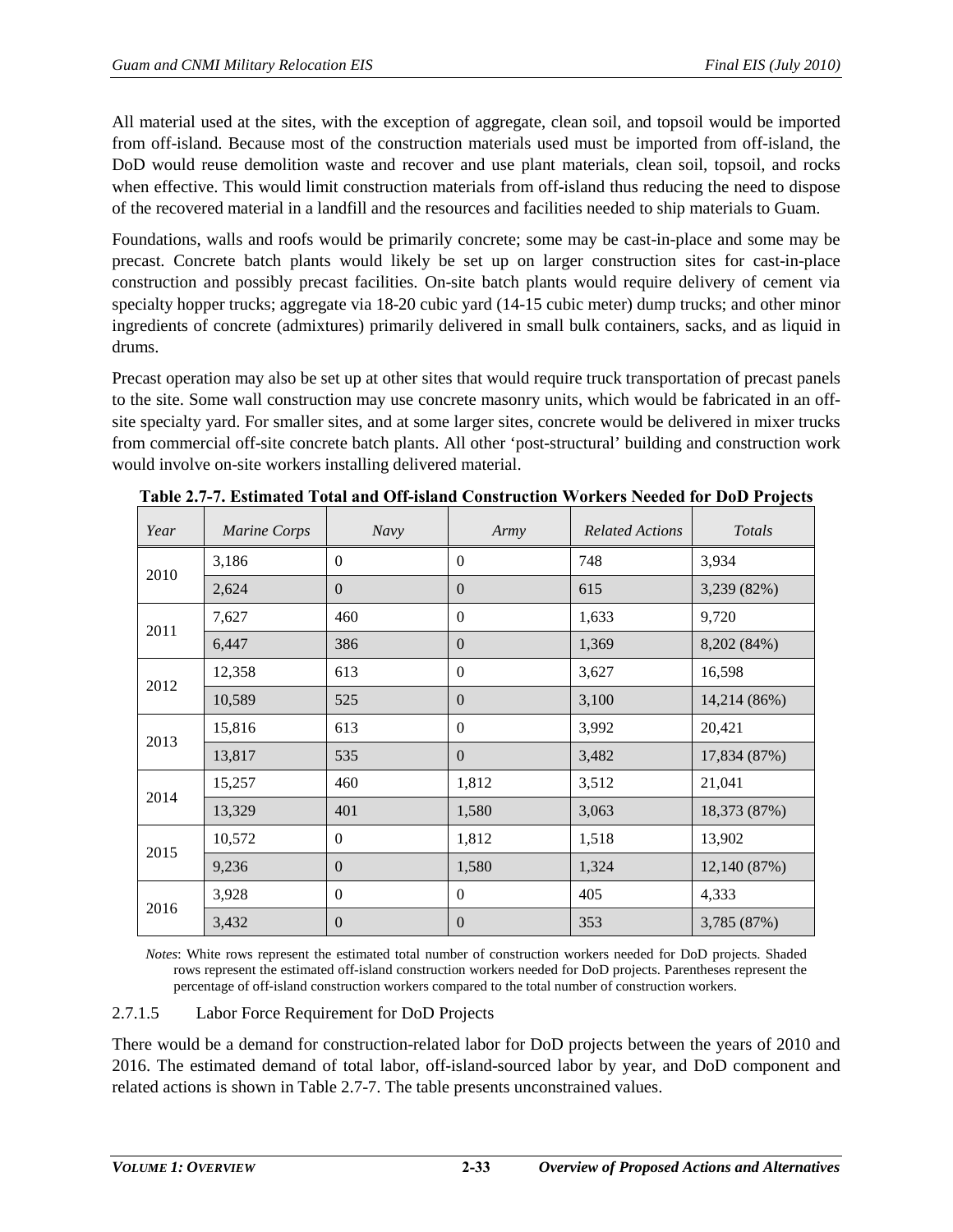There is an inadequate supply of labor available on Guam for all categories of work: management, supervision, skilled labor, and general labor. Management support during the past years of high construction activity (1990-1996) primarily came from the U.S., Japan, Korea, and Australia. It is reasonable that this historical pattern would be repeated for these proposed actions.

Historically, skilled, semi-skilled, and general labor primarily came from the Philippines and China but some skilled labor came from the other areas of the U.S. This historical pattern may be repeated, with at least two differing conditions:

- Early phases of the construction are expected to occur during reduced level of American and worldwide economic activity. This may cause jobs on Guam to be more attractive to Americans living in the continental U.S. than they were in the early 1990s.
- Use of Chinese labor in the 1990s included a high level of misrepresentation of workmen's skills. The nature of construction in China is such that skill levels in many cases are lower, and the knowledge required to execute the work do not match American style construction practices. There may be an effort by public and private entities to minimize, or even prevent such workers from being brought to Guam for the proposed actions.

Workers may be available from the CNMI and the Federated States of Micronesia. The skill level and knowledge of American construction practices are also limited in these groups. They have been used in the past with some success for labor type work but would be a numerically insignificant source of labor for the proposed actions, especially for skilled labor.

If adequate workers are not willing to travel from other parts of the U.S. to Guam to work, then foreign workers would be required to make up the shortfall. Legally, this is accomplished by issuing H-2B visas to workers from other countries, such as the Philippines. These visas are issued for specific projects and expire on completion of the work.

Although there is no conclusive method to determine where most of the off-island construction workers (under H-2B visas) would originate from, it is likely that a majority of these workers would be from the Philippines. This is because (1) Filipinos speak English, and their skill sets and construction knowledge and practice in the Philippines most closely match that of the U.S., when compared with any other nearby nations; (2) the proximity of the Philippines to Guam and the familiarity of cultural aspects on Guam; and (3) worldwide, Filipino workers represent the highest number of expatriate workers in other countries (approximately 2 million in 2008) with an estimated remittance sent back to the Philippines of \$3.2 billion (Government of the Philippines 2008).

The widespread employment of H-2B workers may lead to only a small number of workers from the U.S. mainland being employed on construction projects related to the proposed actions. U.S. mainland labor may be hesitant to work on Guam since Guam tends to have lower construction wages than other U.S. regions; the lower wages can, partially, be attributed to the availability of H-2B labor. However, the current economic downturn has resulted in substantial unemployment among construction workers on the U.S. mainland and these workers may look to Guam for employment opportunities. Also, Guam labor law guarantees that U.S. citizens get first priority in job placement.

# 2.7.1.6 Work Force Housing

Applications for work force housing permits, conditions on workforce housing operators and the indirect impacts of workforce housing are discussed in this Volume, Chapter 4, Section 4.15.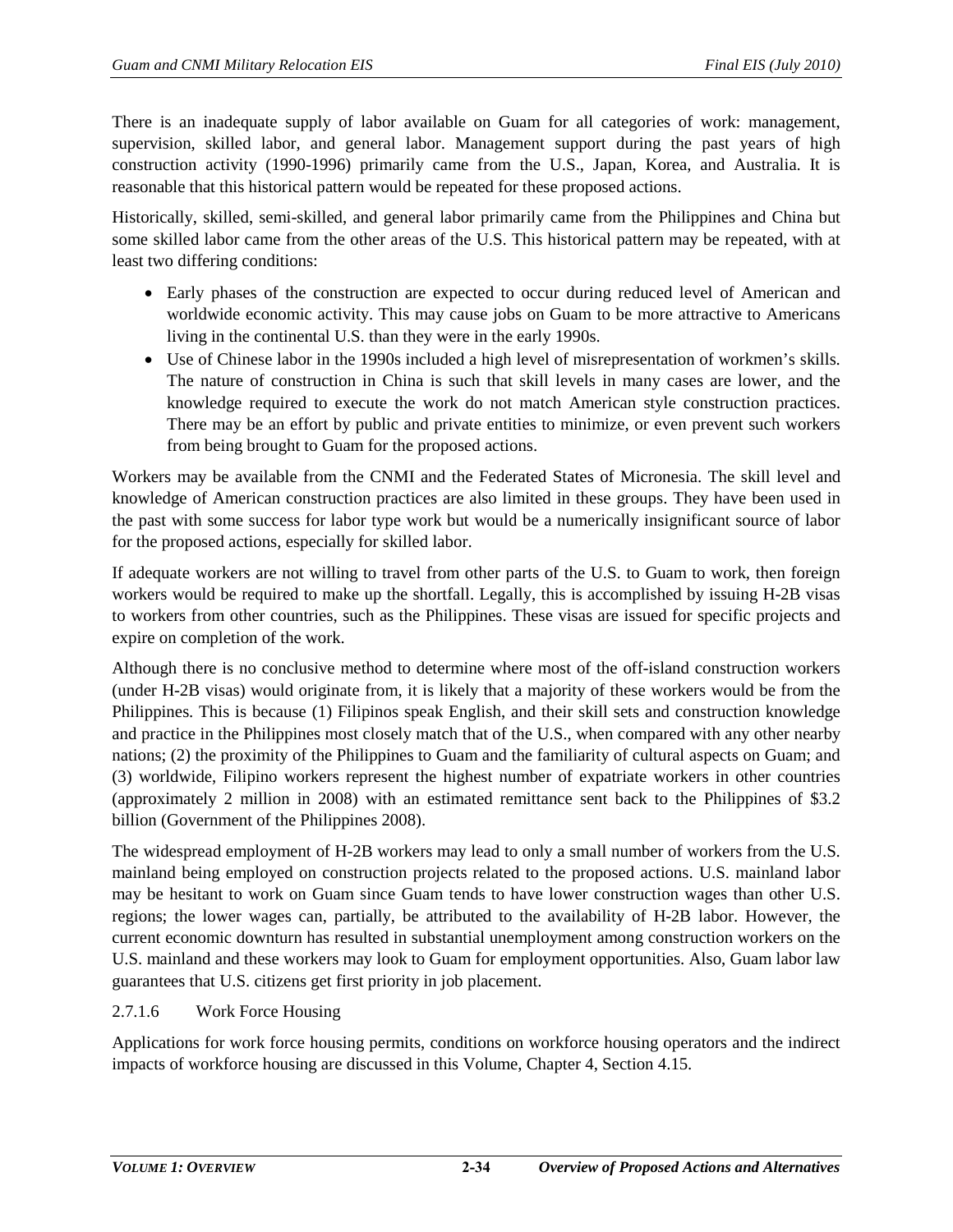#### 2.7.1.7 Aggregate Requirements

Aggregate material is used in construction. It is used in concrete and pavement mixes. It can also be used a backfill. Aggregate material is divided into either coral or basalt based on its origin. It can be further divided based on its intended use.

#### Transportation

There are four sites on Guam from which coral aggregate material can be gathered. Basalt aggregate would be imported to Guam via ocean transportation through the Port of Guam and then transported in trucks to specific Guam locations.

#### **Stockpile**

Some aggregate material may require stockpiling off-site, depending on the availability of an area at the construction sites. Several areas may be available for off-site stockpiling such as Harmon Industrial Park, and currently undeveloped areas in Yigo and Dededo. Some on-site stockpiling may be possible at Finegayan, North Ramp, and the wharf. On-site stockpiling is less costly for the government if an area is available.

#### 2.7.1.8 Equipment Requirements

Import of grading equipment, trucks, cranes, and small equipment would occur. There is equipment onisland but currently not enough for the proposed actions especially if multiple construction projects occur during the same time period.

#### 2.7.1.9 Fuel Requirements

All powered equipment would be powered by diesel, gasoline, and possibly propane fuel.